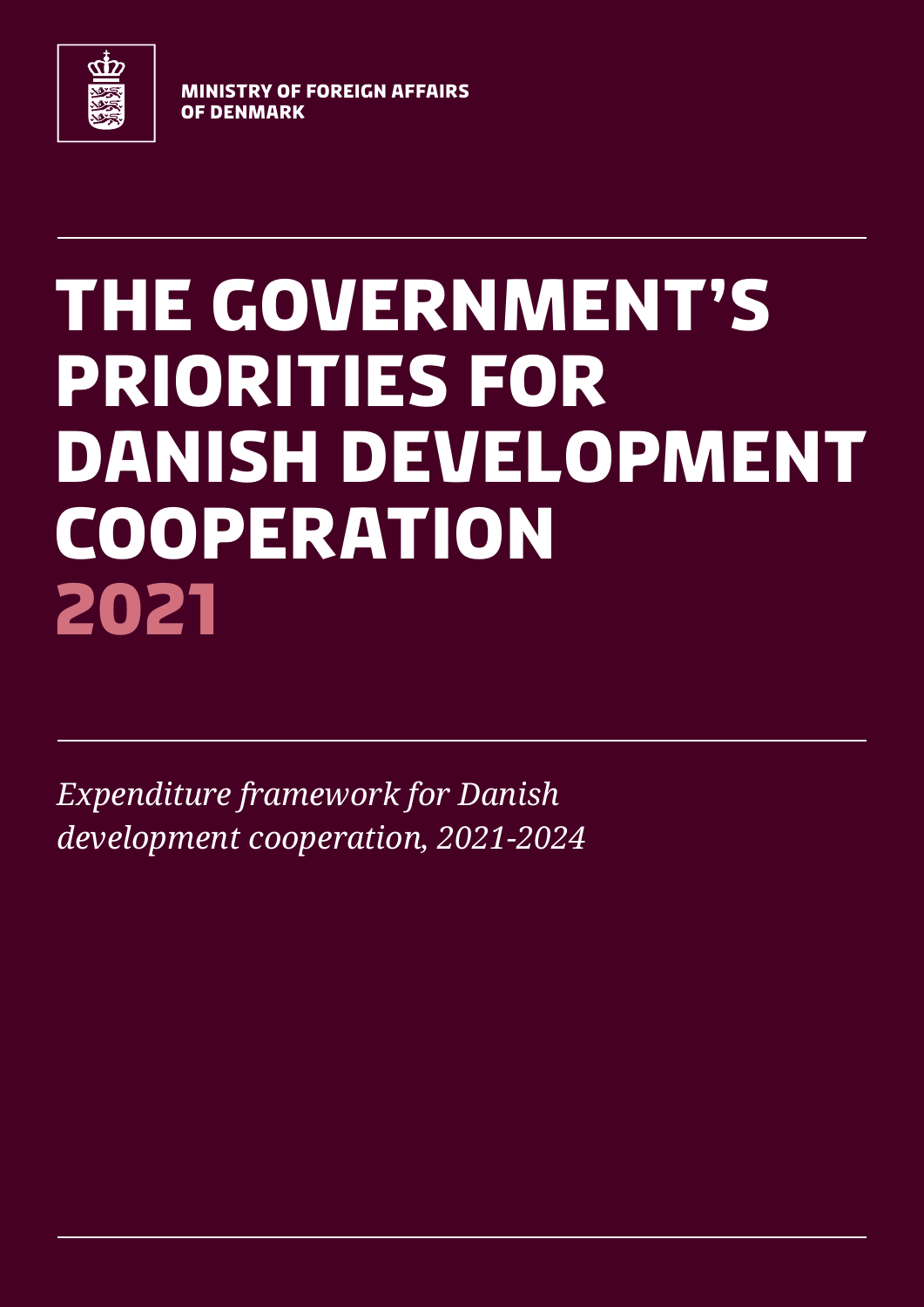## **The Government's priorities for Danish development cooperation 2021**

The climate crisis is raging. The world is in the midst of the COVID-19 pandemic. The poorest and weakest are hardest hit and inequality is rising. For the first time in 20 years, global poverty is growing. Twice as many people are now at risk of having to go to bed hungry. Fundamental rights – not least those of women and girls – are under extra pressure. Hopelessness and hunger exacerbate the challenges of conflict, displacement and migration. We risk losing decades of development and progress towards the UN Sustainable Development Goals. And we do not yet know the full extent of the impacts.

International solidarity is the answer to these global challenges. Denmark plays and will continue to play a key role in international development cooperation policy, charting new paths and inspiring other and bigger countries and economies to follow. We must be the small cog that makes the large machine turn in the right direction towards solidarity. We must have the courage to lead the way with an ambitious and pioneering approach that is always open to innovative solutions. Our approach is to see possibilities in the problems rather than problems in the possibilities. We seek to solve problems collaboratively. Denmark is a large donor but a small country. Our philosophy is that we make the biggest difference when we inspire others with new innovative solutions.

This philosophy runs at the heart of the Government's approach and the priorities for Danish development cooperation in the 2021 Finance Bill, which are presented here.

For 44 years, Denmark has met the UN goal of allocating 0.7 % of GNI to development assistance to help those who have less than ourselves. We will continue to meet this goal, despite the fact that only four other western countries currently do so. Total development assistance in the 2021 Finance Bill amounts to DKK 17,033 million. This includes an adjustment for the 2019 development assistance (see Table 1). The 2020 Finance Act allocated a total of DKK 17,098 million in development assistance.

With the 2021 priorities for development cooperation, the Government takes yet another step in the restructuring of Danish development assistance. As the COVID-19 pandemic deals the world a severe blow, we in Denmark are still working to gain full understanding of the consequences. We already know, however, that the climate and migration agenda is at least as relevant as before the COVID-19 crisis. The Government therefore proposes the preparation of a new development policy strategy and a major restructuring of development assistance with the 2022 Finance Bill. Already in 2021, the Government proposes a major reprioritisation of development assistance. An additional DKK 800 million will be directed to efforts in support of Denmark's green global ambitions and to provide more help to more people in neighbouring areas, including the promotion of a more just and humane asylum system.

Assistance to Africa is a central element of these efforts. We must dedicate greater effort and resources to our neighbouring continent if we are to make a significant difference. Therefore, in 2021 the Government is launching pioneer projects in both North Africa and Sub-Saharan Africa. These projects will help to ensure that more Africans gain vocational education and a job that enables them to provide for themselves. Globally, nearly 1 billion people lack access to clean water. Therefore, it is also our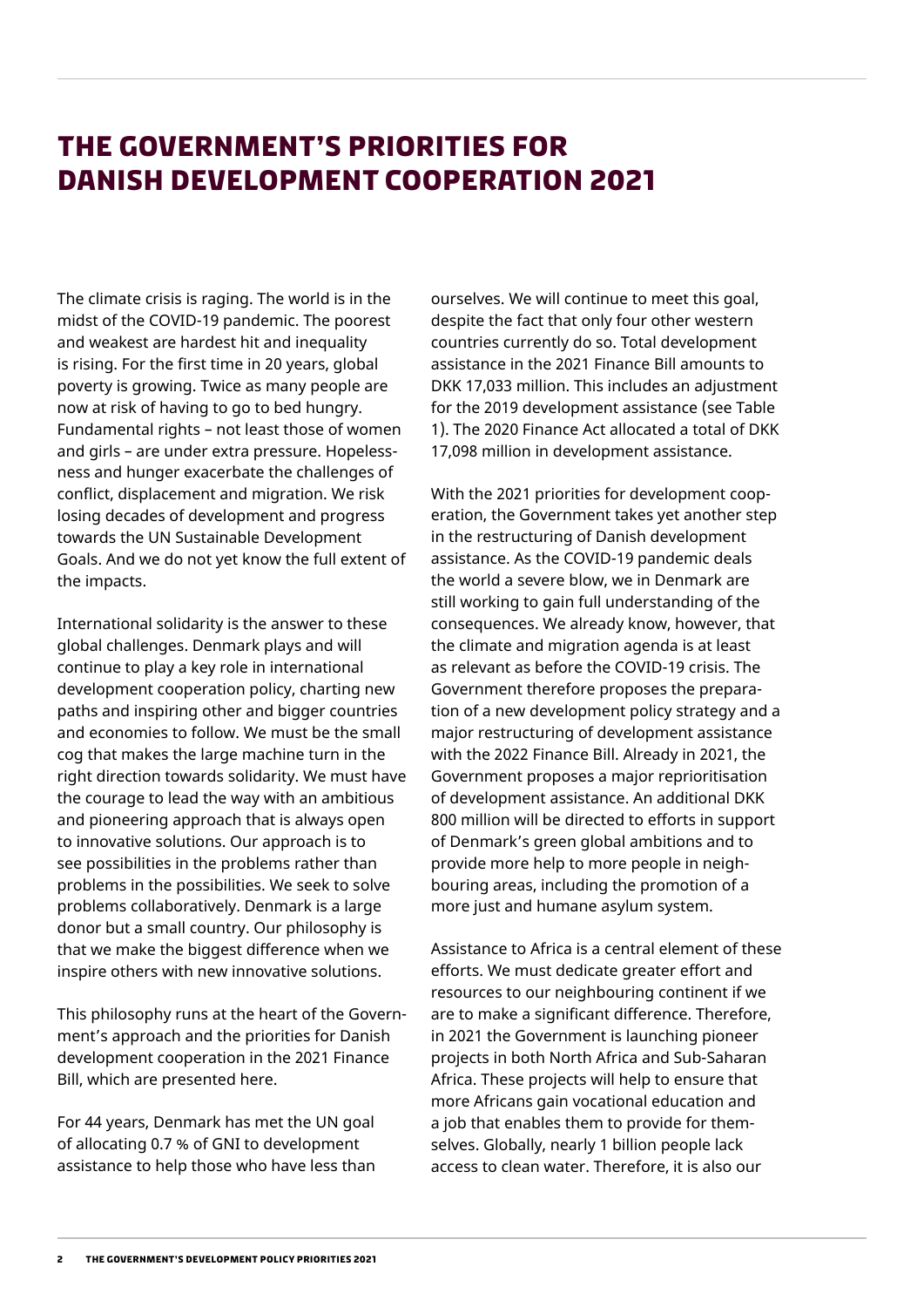ambition that Denmark contribute to ensuring access to clean water and clean energy for far more Africans. In these efforts, we will ensure the creation of green jobs and apprenticeships so that we solve multiple problems at once.

In its Finance Bill, the Government also continues the strong efforts in Syria and neighbouring countries, with investments in health, education and economic development to help in one of the world's most complex and protracted crises.

The COVID-19 crisis showed us Danes the importance of unity. It also demonstrated the importance of our solidarity with the weakest and most vulnerable, as our rapid aid packages made a difference in Africa and neighbouring areas in other regions, including Asia and the Middle East. In 2021, the Government will continue the effort that began in 2020 with aid packages to address the consequences of COVID-19, with a particular focus on Africa. We must ensure that a safety net is in place to protect the poorest. We must also help Africa's struggling economies and businesses to ensure a greener and stronger recovery. Meanwhile, we must not forget the global health efforts that are necessary to address the pandemic. Therefore, the Government is doubling Denmark's support to the World Health Organization (WHO).

All of these efforts aim to turn around development and get back on track towards realising the UN Sustainable Development Goals.

In the 2021 Finance Bill, the Government proposes a special focus on three areas:

- Danish leadership of the green transition internationally and in development cooperation – DKK 450 million more for climate initiatives and the green agenda.
- Better help for more people in regions affected by crisis and conflict – DKK 350 million for additional efforts in areas affected by conflict and displacement and fragile states, and a continued recordhigh humanitarian framework of DKK 2.7 billion.
- Solidarity with Africa new pioneer projects in Africa, ensuring that far more Africans receive vocational training and gain access to clean water and energy.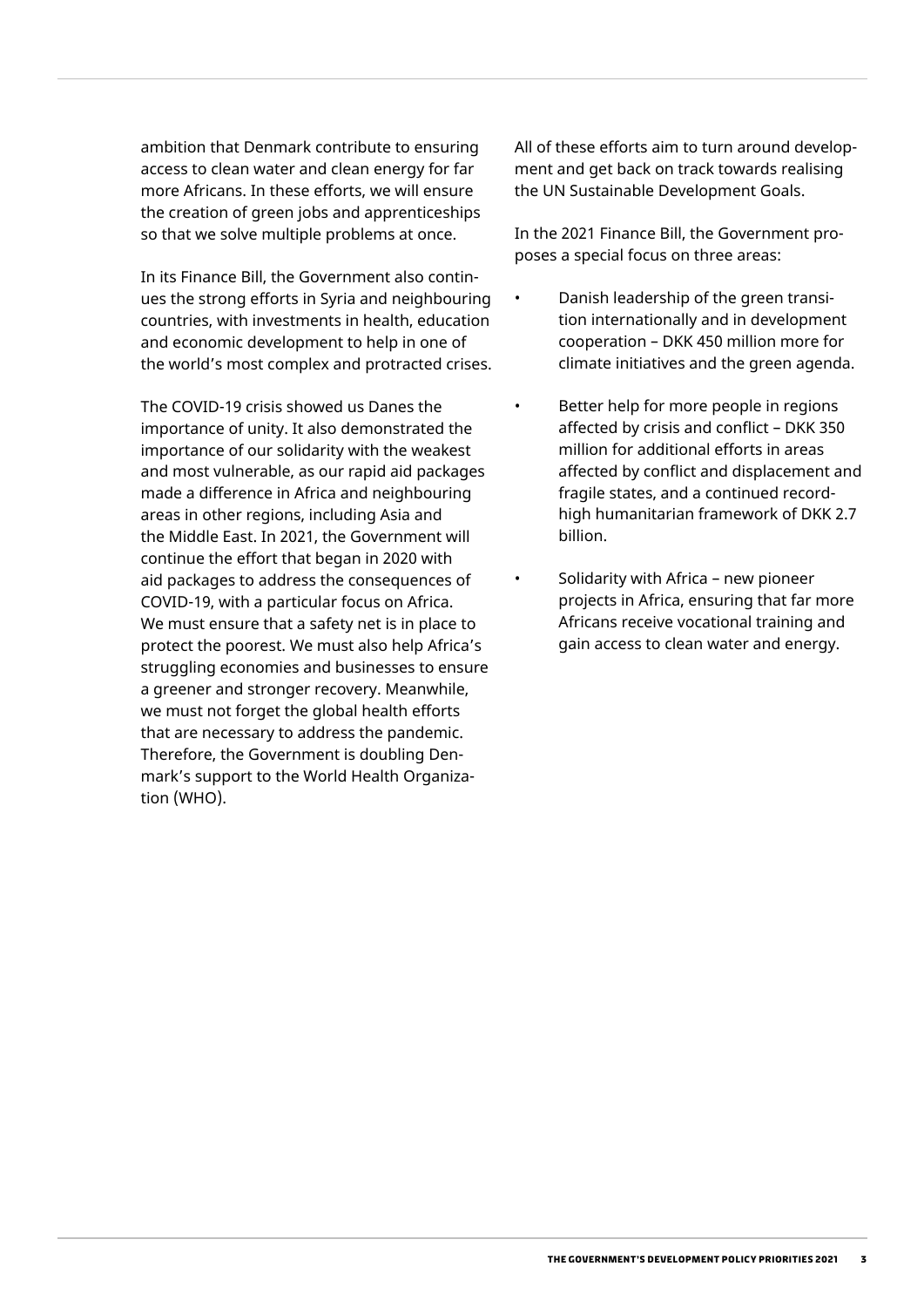# **Danish leadership of the green transition**

The climate crisis is a global challenge of unfathomable dimensions. No individual or nation can isolate themselves from its effects. And it is a challenge that no one must ignore. Developing countries are hardest hit and least prepared to withstand its consequences, despite playing the smallest part in causing the crisis. COVID-19 has made an already difficult situation even worse. The consequences of the pandemic continue to grow, as does the need for economic recovery. It is a catastrophe, but we must seek to use it in a positive way. It is a matter of gathering the most support to rebuild greener, smarter and more sustainable.

When the rains fail to come, it affects the farmer in Denmark as well as the farmer in Ethiopia. But in Ethiopia, the poor farmer cannot afford to purchase the solar-powered water pump that could ensure the survival of the crops. And instead of attending school, the drought may force the children to walk many kilometres every day to fetch water for the family. We must therefore help them tackle climate related problems and promote a green transition. We must share Danish knowledge, technology and Denmark's strong green solutions, including through partnerships with the private sector. This can help the farmer become more resilient to climate change, put more and better food on the table, promote sustainable economic growth, and ensure that the children have time to attend school.

The Government thus proposes a reallocation of the 2021 development assistance, by earmarking an additional DKK 450 million for climate and the green agenda. Combined with the increased funding to this area last year, a total of DKK 2.9 billion is allocated to green development assistance in 2021. The Government has drawn attention and set the international agenda with its very ambitious national goal of a 70 % reduction in carbon emissions. Setting an example through our own actions is one part of putting Denmark at the international forefront. The other part is our ambitious global climate efforts, which includes our ongoing efforts to make development assistance green – and live up to the Paris Agreement. We want to create change in Denmark as well as in the countries where the need is greatest but the resources most scarce. This is international solidarity.

The current rate of progress towards achieving the Sustainable Development Goals is too slow, particularly in Africa. The pace must increase. Denmark can – and must – lead the way. A portion of the additional funds for the region will ensure access to clean water for poor people in Africa. Globally, nearly 1 billion people lack access to clean water. This is the case for approximately 40 % of the population in sub-Saharan Africa. Water is a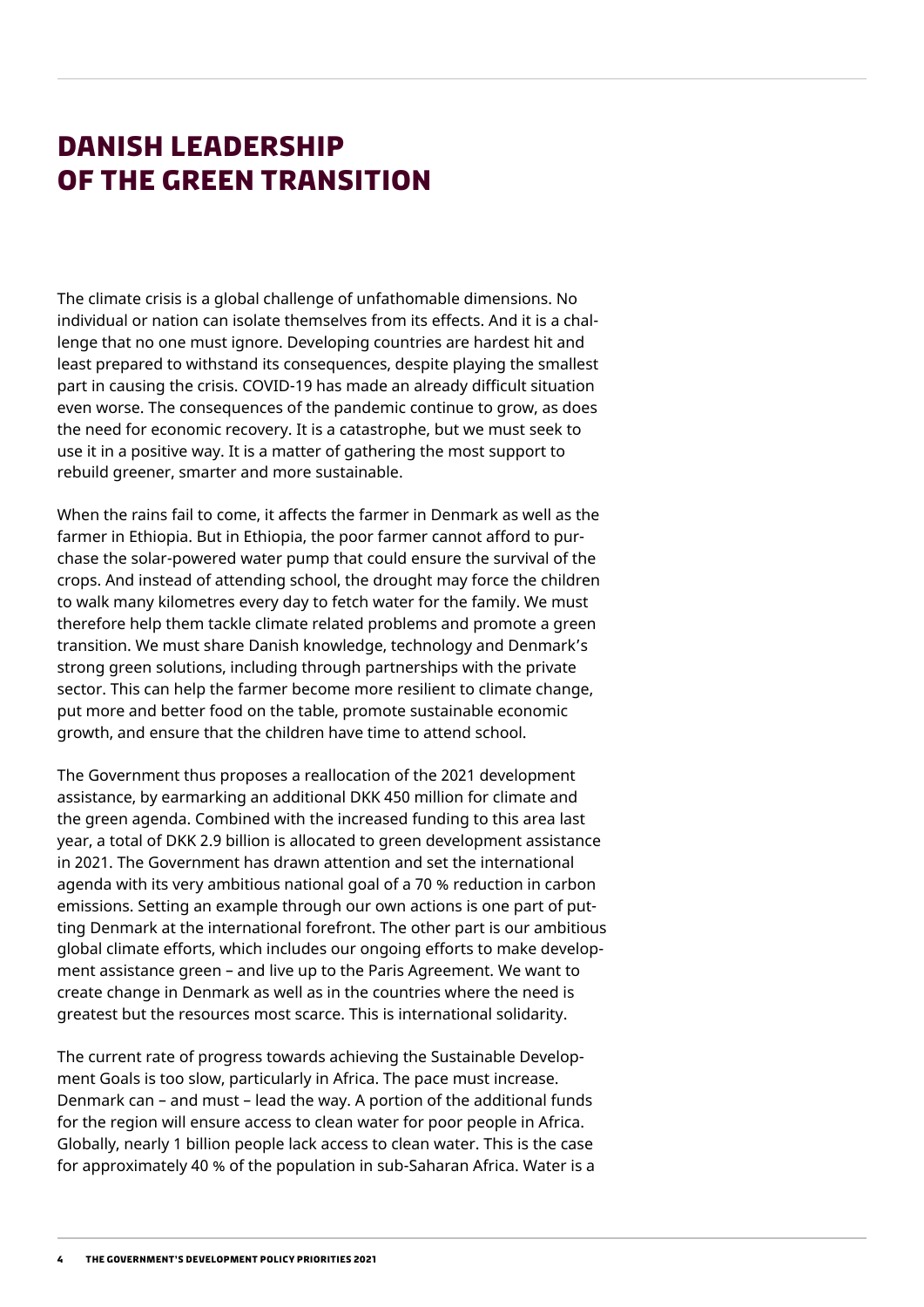vital resource for the climate, for the environment, for biodiversity and for humans and animals. Water scarcity is also a cause of conflict and displacement. A new Danish contribution of DKK 149.5 million to the African Water Facility – an initiative managed by the African Development Bank – will help improve access to clean water. A new water programme in Mali will receive DKK 120 million in funding to provide access to potable water for 250,000-300,000 people in the outskirts of large cities and in smaller towns.

The transition to clean and green energy is also crucial if we are to have any hope of managing the global climate crisis. In the poor regions of the world, an estimated 800 million people lack access to electricity. Of these, 550 million live in sub-Saharan Africa. Gaining access to energy will significantly improve the quality of life for these people. However, we must ensure that this energy does not exacerbate the climate crisis. The Government will therefore take the lead in an ambitious realization of Sustainable Development Goal 7 on sustainable energy for all, with a particular focus on Africa.

With a new contribution of DKK 80 million to the Nordic Environment Finance Corporation (NEFCO), we can help provide access to solar energy for up to 1 million people in Africa. Through this initiative, we will also help train more skilled professionals and create more green jobs for young people and women in the solar energy sector, thereby addressing a multitude of problems. The Nordic climate cooperation will also be strengthened with a new contribution of DKK 40 million to the Nordic Development Fund, which will be replenished during Denmark's presidency of the Nordic Council of Ministers. This fund, which has a special focus on Africa, aims to help the poorest countries become more resilient against climate change. Activities of the fund include providing early support to innovative climate projects. The driving force and mindset is once again that Denmark must take the lead and inspire others to follow in our footsteps and scale up the innovative solutions.

Ensuring greener development cooperation across the board is also a key priority. Therefore, the Government proposes enhanced green focus across a range of initiatives in the African priority countries. Combined with a number of other initiatives, the total increase in support for climate and the green agenda amounts to DKK 450 million in 2021. The proposed amount allocated to green development assistance in 2021 is approximately DKK 2.9 billion, an increase from approximately 17 % in 2020 to approximately 21 % of total development assistance under Section 6.3 of the 2021 Finance Bill. (See Table 2 in appendix for calculation method.)

The Government will use a portion of the green development assistance to help Africa with a green and sustainable recovery following the COVID-19 crisis. Through a "Build Back Better and Greener" initiative in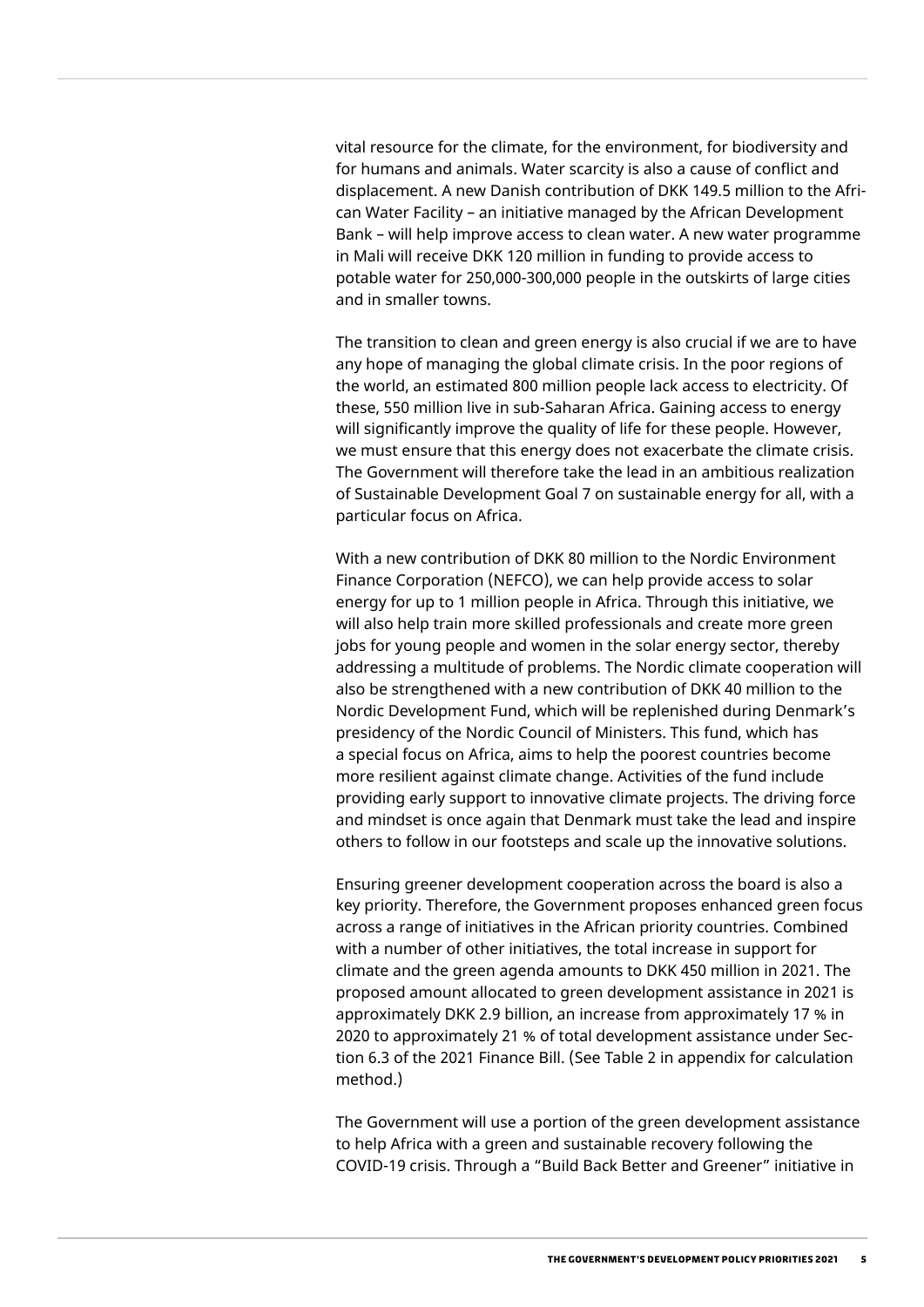cooperation with the other Nordic countries, we will support a recovery that makes the African countries more resilient, greener and more sustainable than before the crisis. This agenda will also be promoted globally and linked with the substantial funding from the EU, UN and development banks. We will use the Nordic alliance to nudge the rest of the world in a more green direction and ensure environmental consideration in the efforts to rebuild societies. The Government is therefore also committed to working to ensure that the forthcoming EU development budget – in the new Neighbourhood, Development and International Cooperation Instrument (NDICI) – includes ambitious green goals and follows the targets of the Paris Agreement.

The Climate Envelope remains a central part of the green effort. The Government has allocated DKK 677.5 million to the Climate Envelope in 2021. Efforts supported by these funds include climate adaptation in the least developed countries and efforts aiming to reduce greenhouse gas emissions in growth economies. Through the Climate Envelope, the Government will also provide continued support to the Sustainable Energy Fund for Africa (SEFA). SEFA has helped increase access to sustainable energy, involve the private sector, and create more jobs in Africa. In Denmark, we have come a long way in the green transition. Our experience and knowledge can help countries that are experiencing high economic growth make that growth more sustainable. The Climate Envelope will also be used to strengthen the energy cooperation between Danish and local authorities in China, Mexico, South Africa and Vietnam, as well as to support an energy programme launched in Indonesia in 2020. Together, these countries account for nearly a third of the world's greenhouse gas emissions. Danish positions of strength will also be engaged in the new climate development partnerships, where the business community and collaborating stakeholders will contribute with green and sustainable solutions for developing countries.

Lastly, it is crucial to the Government that biodiversity remains high on the international agenda – not least in the run-up to the UN conference in 2021. Population growth, agriculture, forestry, growing cities and expanding infrastructure are leaving less and less room for nature and biodiversity. More than 1 million animal and plant species are at risk of extinction if we fail to take action. The Government will therefore continue providing support in 2021 to the International Union for Conservation of Nature (IUCN). IUCN is the leading organisation providing international support for biodiversity in developing countries. The Danish support will send a strong signal to other countries in the run-up to the 2021 UN Biodiversity Conference, and we will do our best to get more countries to join us in these efforts. In 2021 the Government will allocate DKK 15 million to activities promoting the environment, biodiversity, sustainable food production and chemical initiatives in developing countries.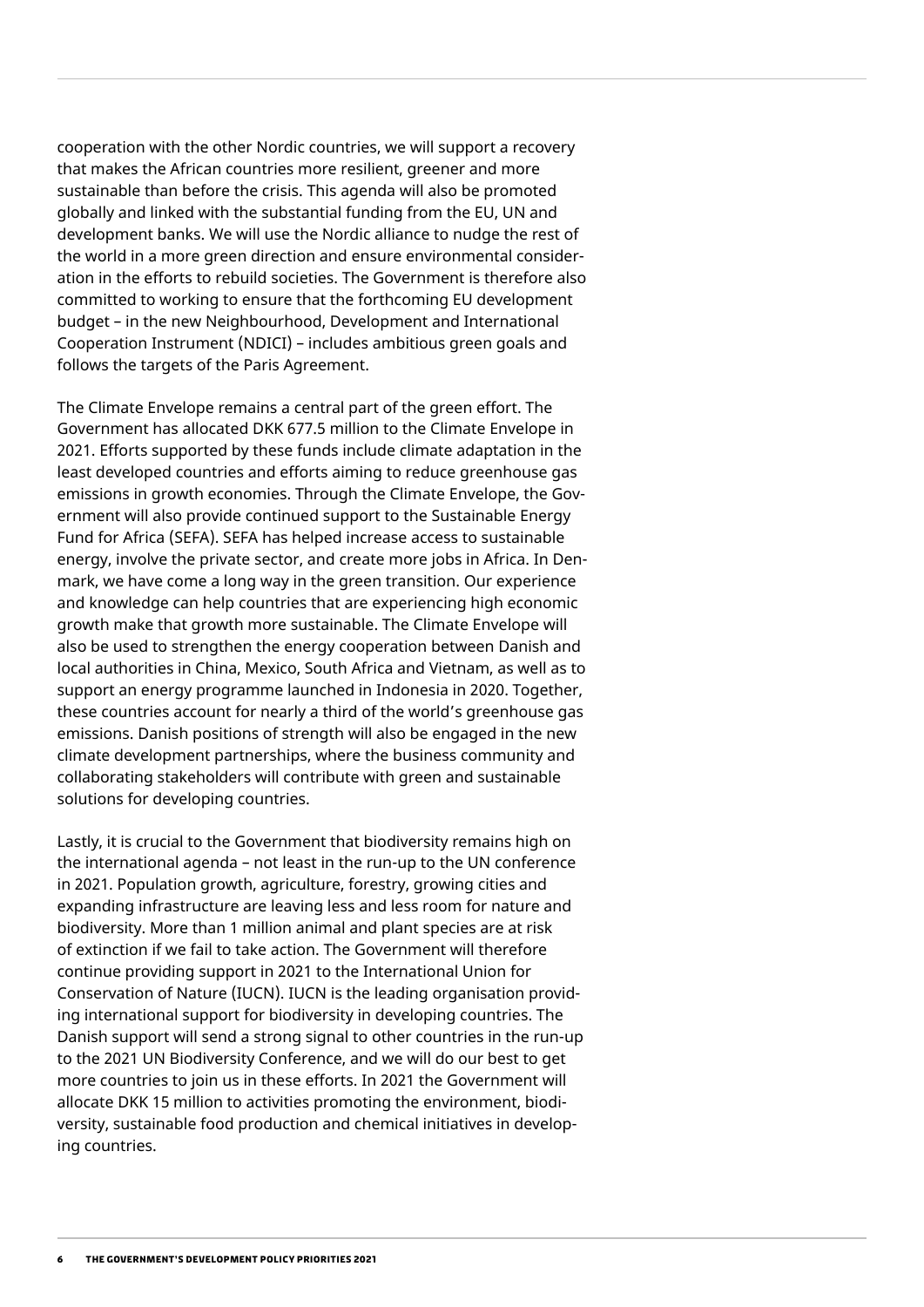# **Better help to more people in regions affected by crisis and conflict**

Violent conflicts around the globe are growing in number and in scope. More than 79 million people have been forced to flee their homes. Nearly 26 million of these people are now refugees. It is to be expected that the COVID-19 crisis will increase the number of refugees and irregular migrants. Many of these people will be subjected to violence and other forms of abuse along the migration routes. The current migration system is on the brink of collapse, yet alternatives are lacking. We must take the lead and push the international community in a direction that offers hope for a better future for refugees, internally displaced persons and local host communities in the regions affected by crisis and conflict.

In 2021 the Government thus maintains the record-high humanitarian framework of DKK 2.7 billion. This will ensure that Denmark can continue providing emergency aid and more long-term humanitarian assistance to improve protection, build resilience and create better living conditions among refugees and host communities in the neighbouring areas and other countries affected by manmade and natural crises.

The international asylum system faces challenges and the global humanitarian effort is under great pressure. Children, women and men continue to be the victims of abuse and drown in the Mediterranean as human traffickers capitalise on their tragedies. The Government is therefore working for an asylum system that is more just and more humane. When we help close by and directly in the fragile states and regions affected by crisis and conflict, we can help more people better.

As in 2020, the Government is once again increasing funding for efforts in regions affected by crisis and conflict and fragile states – this time with an additional DKK 350 million compared to last year. Of this funding, DKK 110 million is earmarked to support the Government's ambition of a just and humane asylum system (ROHA) with the objective of preventing and managing irregular migration and refugee flows in the regions of origin and along migratory routes. Amongst the aims of this initiative is to ensure better protection along the migratory routes. It is also in our own interest to help the host countries and local communities in the regions affected by crisis and conflict to create hope and new opportunities for refugees and internally displaced persons, and to break the vicious circle of conflict and poverty. By so doing, we will also ease the refugee pressures in Denmark, Europe and globally.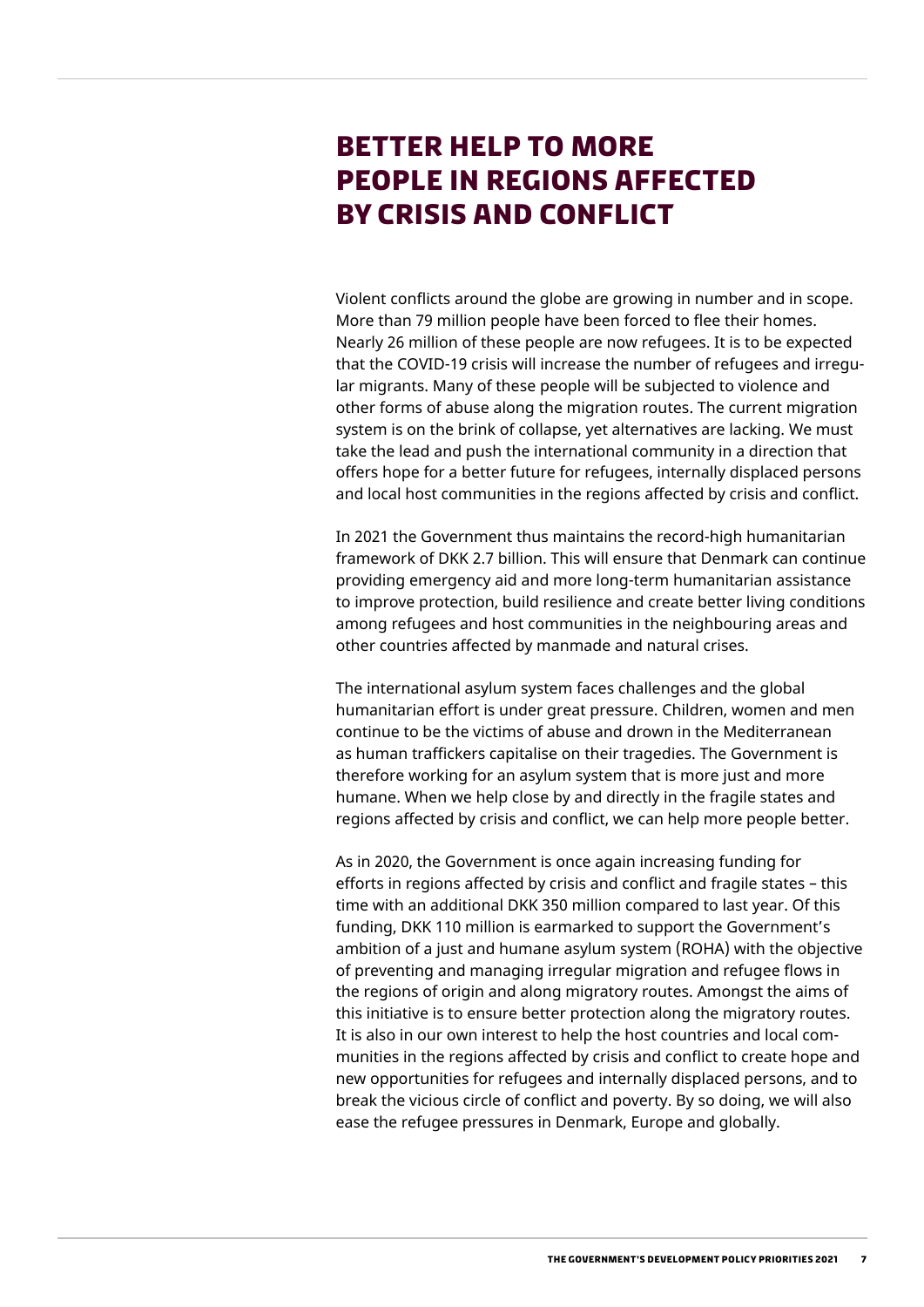The North African countries are countries of origin, transit and destination for refugees and migrants, and thus themselves face the challenges of irregular migration. The challenges of this region are further exacerbated by population growth, climate change, inequality, conflicts, poor governance and the consequences of COVID-19. If we are to help refugees and migrants in the best possible way, while also securing our own borders, we must work for significantly stronger partnerships with the North African countries on the doorstep of Europe. This will enable us to create the best possible framework for strengthening these countries' handling of migration challenges. The Government is therefore allocating DKK 50 million for a new initiative in North Africa. This initiative will help to strengthen resilience, reduce fragility and improve living conditions in North Africa.

Providing more help to more people in the regions affected by crisis and conflict requires new thinking. The Government will work for a new and sustainable response to the refugee crises of tomorrow, and for broad support for trying out new approaches that can inspire action. Therefore, the Government is earmarking DKK 125 million for a new international pilot model that targets the future refugee response in Africa. The rights of girls and women must be woven into these efforts from day one. In collaboration with local authorities, like-minded countries, multilateral partners and civil society organisations, we will work to develop new, inclusive and sustainable ways of supporting refugees and internally displaced persons in regions affected by crisis and conflict. This will improve their prospects for the future in their current location and prevent them from embarking on dangerous journeys to the north – journeys that often put their lives at risk.

Combined with a series of other initiatives, the increase in total funding for efforts in regions affected by crisis and conflict, and to displacement, migration, and fragile states amounts to DKK 350 million in 2021. An estimated DKK 5.2 billion is expected to go to these efforts in 2021 (see Table 4 in appendix for calculation method).

Within the total development assistance in this area, the Government will continue and strengthen its cooperation with countries of origin on the repatriation of rejected asylum seekers without legal residence in Denmark. With the exception of support for reception and reintegration programmes for voluntary returnees, this support is conditional upon progress in the cooperation with these countries on the repatriation of their own citizens. The Government will also continue to support the International Organization for Migration (IOM). The cooperation with IOM will ensure better migration administration and border control, voluntary repatriation for irregular migrants, and efforts to combat human trafficking. A frame for support to regions of origin will also be established to support activities relating to crises, conflict and the fragile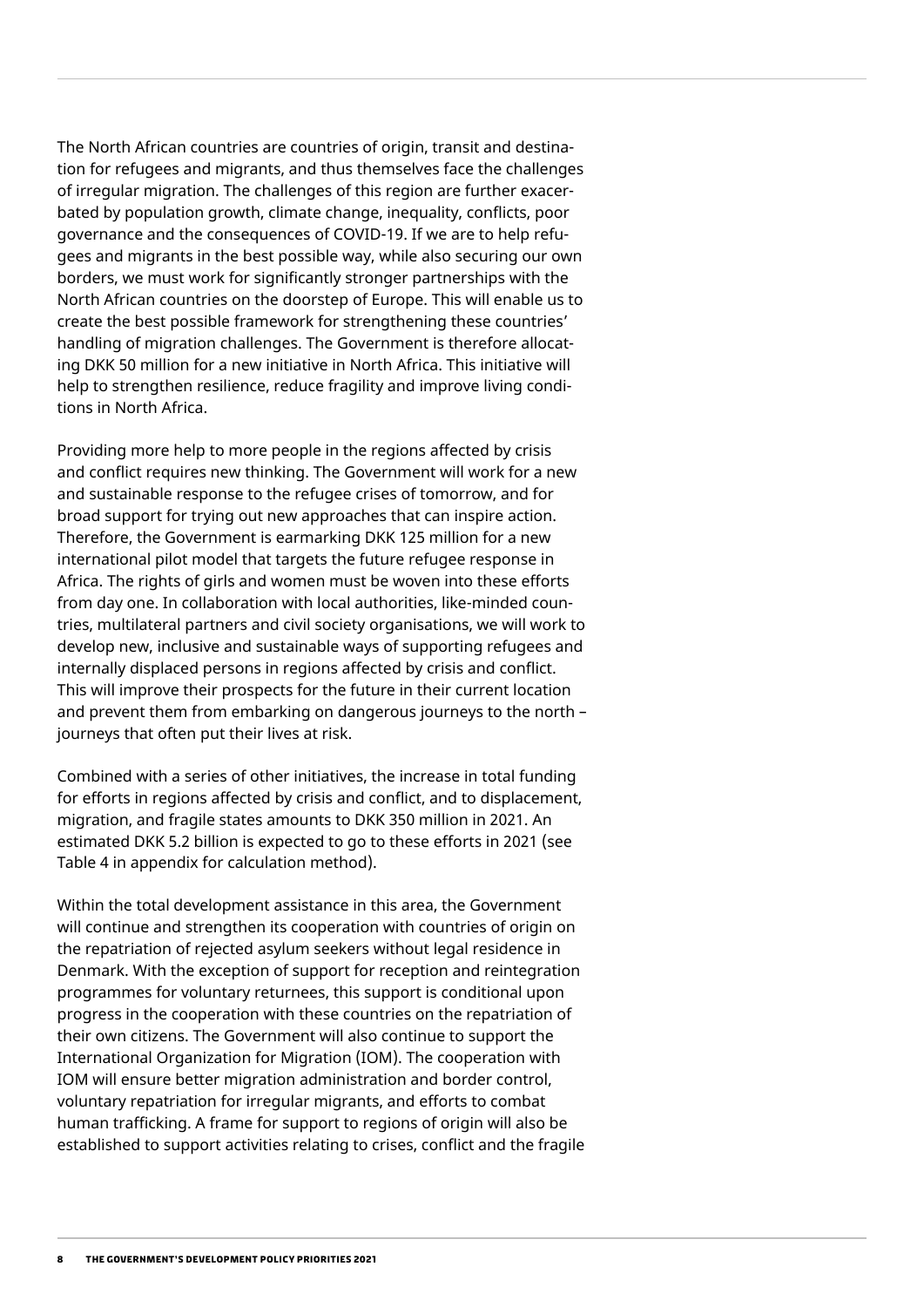states in Africa that have the fewest resources to persevere through crises and conflict.

Since 2011, the crisis in Syria has developed into one of the most complex and protracted crises in the world. The human costs of the crisis have been massive, both in Syria and in Syria's neighbouring countries, where the vast majority of the approximately 5.6 million Syrian refugees are located. The Government will therefore continue the programme in Syria and its neighbouring countries in 2021. The programme will build on and strengthen the activities for refugees and host societies through investments in health, education, economic development, jobs and more. The total Danish assistance commitment in and around Syria, which also includes the peace and stabilisation programme for Syria and Iraq, is expected to amount to at least DKK 700 million in 2021. The Government will also allocate DKK 200 million to the cooperation with Palestine, with the aim of supporting the realisation of a peaceful solution to the Israeli-Palestinian conflict.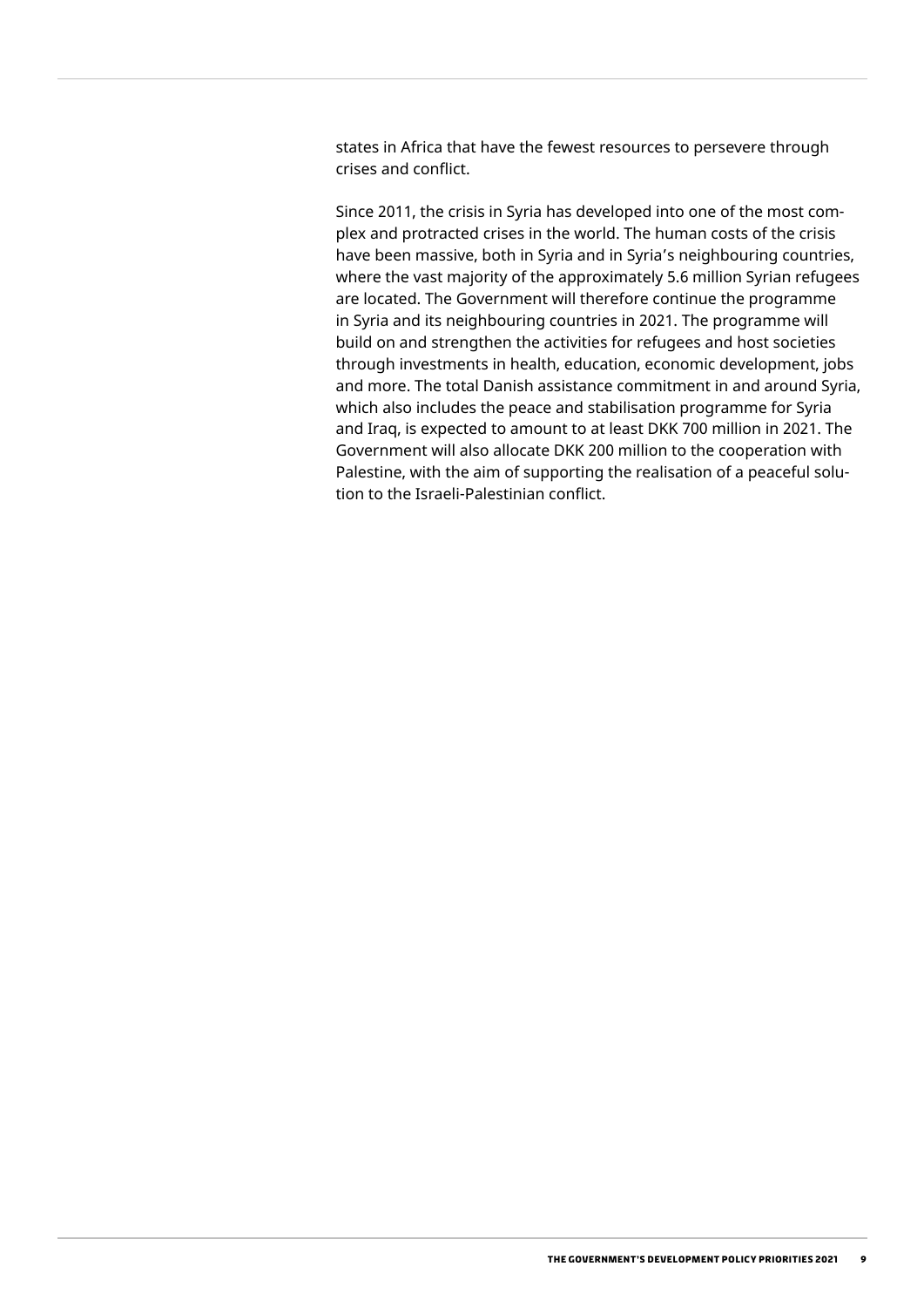## **Solidarity with Africa**

Leadership and innovative solutions to the global climate challenges. Access to clean water and green energy. Providing more help to more people in the regions affected by crisis and conflict. Emergency humanitarian aid when crises arise. A just and humane asylum system. All of this where the needs are greatest, and thus with a special focus on Africa. This is international solidarity with Africa.

In addition to the existing challenges, COVID-19 has affected every nation in Africa. Health systems are under pressure, rights are under threat, and the African economies are in recession for the first time in 25 years. The crisis is expected to cost at least 20 million jobs on the continent. Meanwhile, an additional 12 million young Africans enter the job market each year – but the market only has 3 million new jobs for them. Africa's young people must be able to see a future for themselves in their home countries. But hope is gone in far too many places, replaced by unemployment, rising inequality, high population growth, marginalisation and potential radicalisation.

We must target our development cooperation to give hope back to Africa's young people. Therefore, Africa – our neighbouring continent – is the geographical focal point of Denmark's priorities for development cooperation. Development assistance to benefit all of Africa, both Sub-Saharan and North Africa, is a common thread throughout the Government's priorities. This means that a significant share of green assistance and assistance to regions affected by crisis and conflict and fragile states in 2021 will go to Africa. In 2021 the Government will also launch a series of pioneer projects in Africa, focusing on providing more Africans access to vocational training, clean water and energy, and we will be supporting a more sustainable response to refugee and migration crises of the future. Overall – across all initiatives, priorities and instruments, including the UN and development banks – the Government proposes under Section 6.3 of the 2021 Finance Bill to direct more than 50 % of all development assistance to Africa.

Through two COVID-19 aid packages so far in 2020, the Government has spent more than DKK 1.1 billion to address the direct and secondary consequences of the COVID-19 crisis, not least in Africa. This comes in addition to other significant efforts, such as support for green growth and job creation for young people through the African Development Bank. In 2021, the Government will allocate DKK 100 million to COVID-19 response in Africa. This will ensure that Denmark can react quickly and accurately to consequences of the crisis that become apparent in the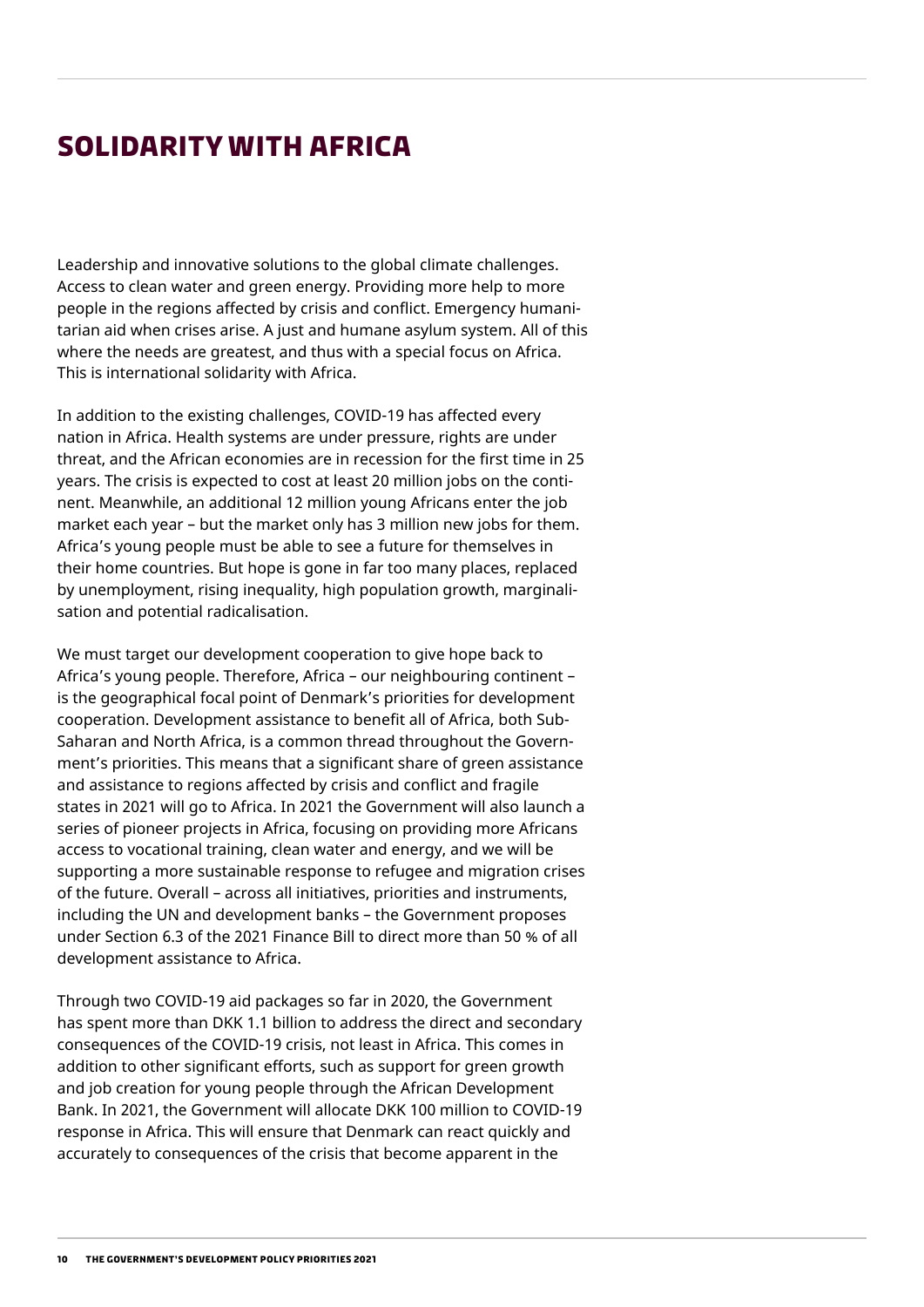future. This may include efforts relating to health or food, or in countries where the crisis is used as justification for the violation of rights.

Through a new pioneer project in 2021, the Government will work to create more decent jobs for the young people of Africa. More people must obtain vocational training to ensure qualified labour in the sectors where the most jobs are being created. The Government will support initiatives focusing on vocational education and upgrading of skills. These initiatives will help the young people of Africa gain qualifications and increase the number of skilled workers in the labour market. Danish experiences in education and qualification of skilled workers can serve as inspiration for these efforts.

Given the geographic proximity of Africa to Europe, Denmark has a clear interest in contributing to the prevention of further escalation of conflict, instability and fragility in the Sahel region. In Burkina Faso, a new phase of a long-term bilateral development engagement will be launched in 2021. This project is part of Denmark's coordinated civil and military efforts for stabilisation of the Sahel region. Amongst other things, Danish assistance will be used to help prevent violence and conflict, ensure climate adaptation, and address some of the root causes of poverty, instability and migration.

As we strengthen our engagement in Africa with a special focus on fragile states, we must also assess our engagement elsewhere. In 2021, this means a reduction in planned long-term country engagements in prioritised countries in Asia. Funding in 2021 will instead be allocated to the countries in extension of the existing country programmes. The scope of the long-term engagement in Tanzania will also be postponed and the existing engagement will be extended through 2021, in part to await the results of the country's parliamentary elections in 2020.

We must dedicate more resources and effort in the countries where we want to make a real difference, rather than trying to be present in as many places as possible. In the coming year, the Government plans to conduct thorough discussions about where we should focus our development cooperation efforts in the future. These discussions will also be conducted in connection with the preparation of a new strategy for development policy. In these discussions, the Government will propose a clear focus on Africa and on countries and regions where Danish interests are at stake.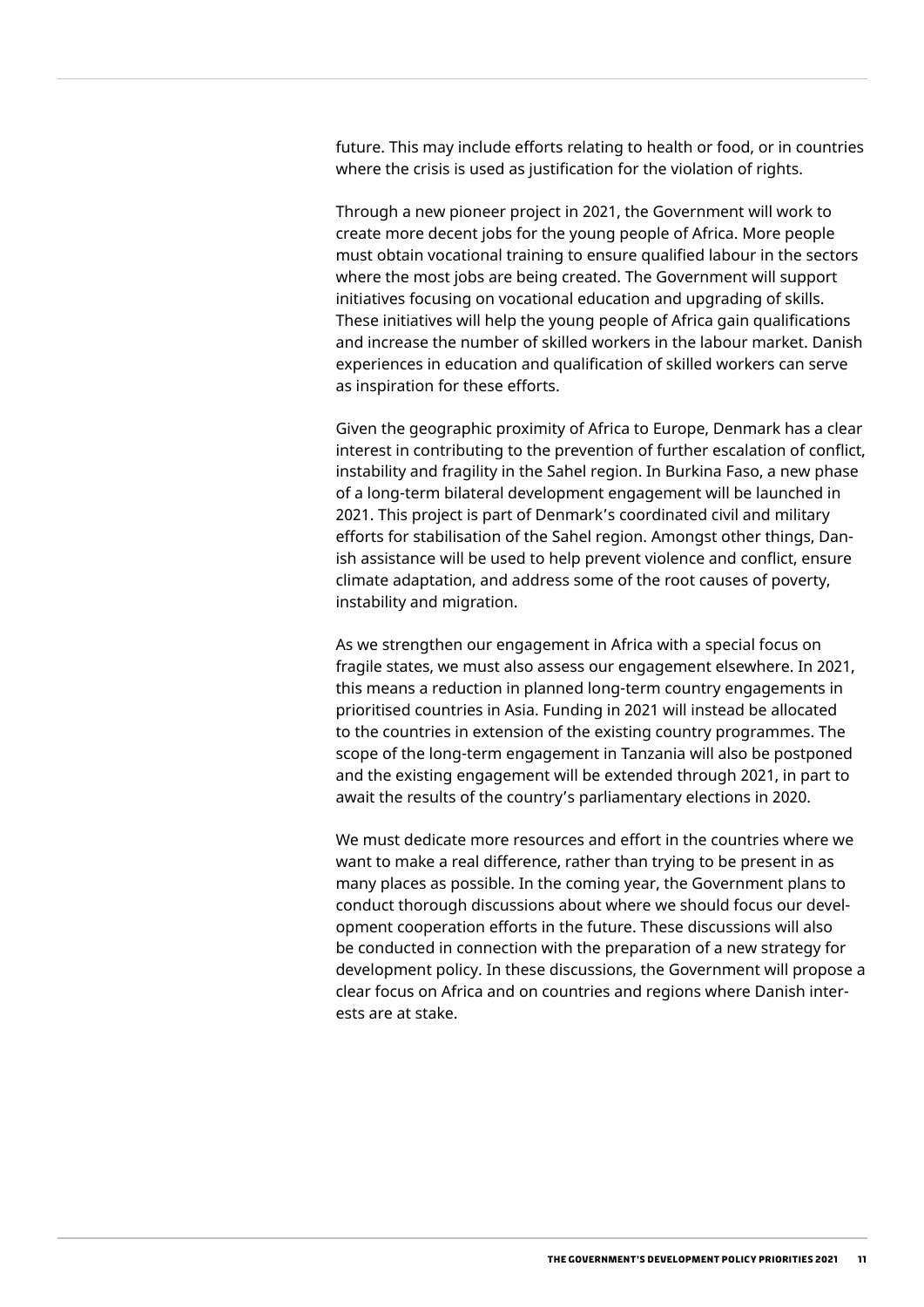## **Appendices**

#### **Table 1. Denmark's total development assistance in 2021**

| <b>DKK millions</b>                                                             | <b>Finance Finance</b><br>act 20 | <b>bill 21</b> |
|---------------------------------------------------------------------------------|----------------------------------|----------------|
| Assistance to developing countries (Section 6.3)                                | 14,383.2                         | 13,419.7       |
| Management, oversight and control of<br>development assistance (administration) | 800.3                            | 803.9          |
| Danish Institute for International Studies (DIIS)                               | 21.1                             | 24.3           |
| EU's fixed development budget                                                   | 1,242.0                          | 1,897.2        |
| Elements of international efforts by<br>the Danish Defence and Danish police    | 39.9                             | 40.3           |
| Share of UN peacekeeping operations                                             | 37.5                             | 33.4           |
| Expenses for reception of refugees in Denmark                                   | 319.8                            | 324.4          |
| Distribution of lottery funds to non-profit organisations                       | 12.7                             | 13.1           |
| Other (contributions to UN organisations, etc.)                                 | 91.9                             | 97.0           |
| <b>Total development assistance framework</b><br>(0.7% of GNI)                  | 16.948.4                         | 16,653.3       |
| Adjustment for development assistance framework in 2019                         |                                  | 380.1          |
| Political agreement on the 2020 Finance Act                                     | 150.0                            |                |
| Section 6.3. Assistance to developing countries,<br>including adjustment        | 14,533.2                         | 13,799.8       |
| Total development assistance framework,<br>incl. adjustment/political agreement | 17,098.4                         | 17,033.4       |

Note: Development assistance in 2019 is adjusted by DKK 380.1 million. This is done to maintain development assistance allocated in the Finance Act at 0.7% of GNI, calculated as a three-year average for 2019-2021 pursuant to the adjustment mechanism.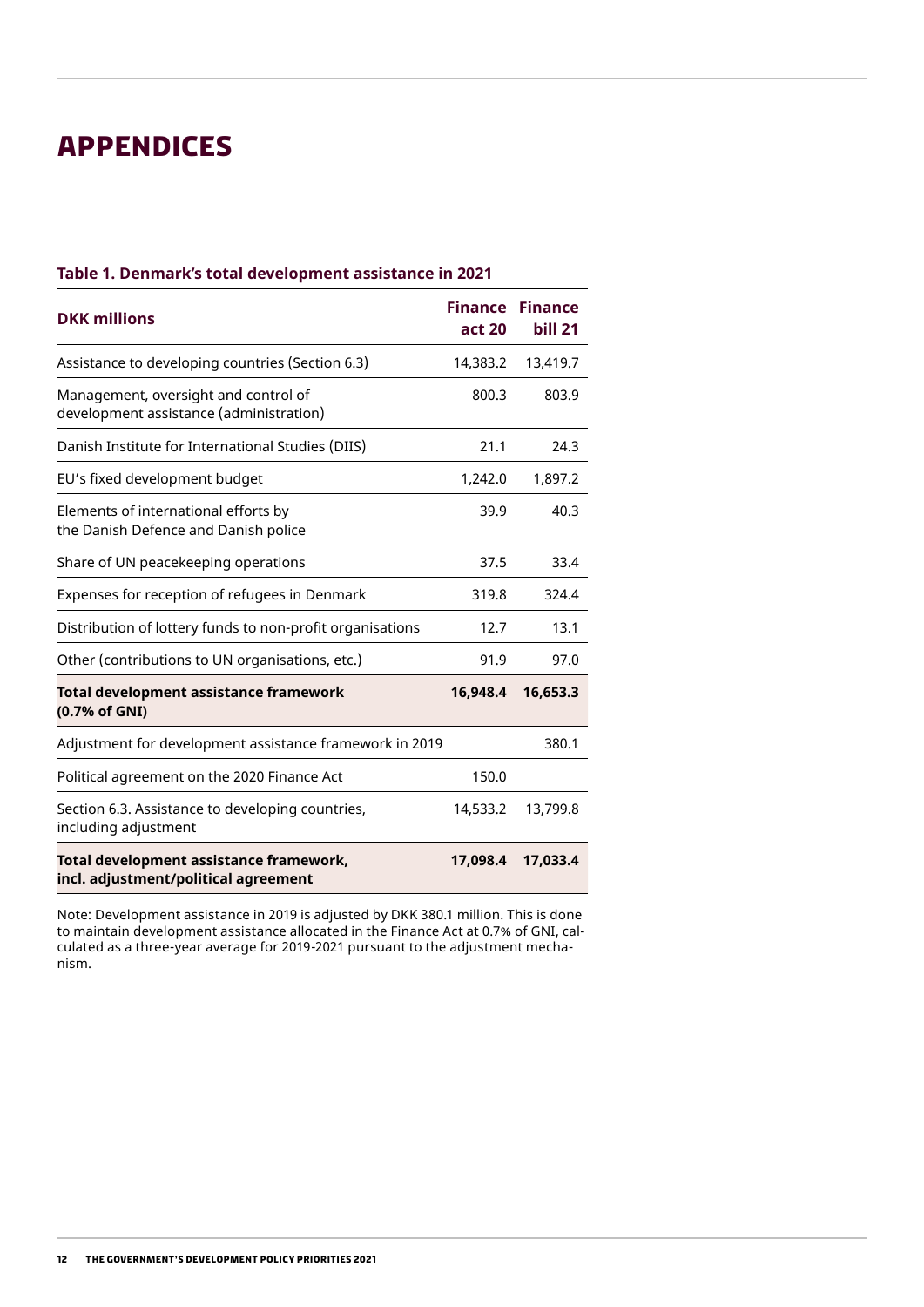#### **Table 2. Dedicated green initiatives in the Finance Bill**

| <b>DKK millions (estimates)</b>                                                                                                                                                                                                                                                                                    | <b>Act 20</b> | <b>Finance Finance</b><br><b>Bill 21</b> |
|--------------------------------------------------------------------------------------------------------------------------------------------------------------------------------------------------------------------------------------------------------------------------------------------------------------------|---------------|------------------------------------------|
| Bilateral country programmes and initiatives for green<br>and sustainable recovery after the COVID-19 crisis, etc.<br>(Ethiopia, Tanzania, Burkina Faso, Bangladesh and other<br>efforts in Africa, etc.)                                                                                                          | 434           | 541                                      |
| Climate Envelope (See Table 3 below)                                                                                                                                                                                                                                                                               | 675           | 678                                      |
| The neighbourhood programme (Ukraine and Georgia)<br>and regional programme on climate, conflict, displace-<br>ment and irregular migration, with a special focus on<br>Sahel and the Horn of Africa.                                                                                                              | 220           | 234                                      |
| Initiatives to secure energy and water resources, as well<br>as environmental contributions and resilience to climate<br>change, etc. (The African Water Facility, Mali Water<br>Programme, Nordic Environment Finance Corporation,<br>the International Union for Conservation of Nature, etc.)                   | 503           | 783.5                                    |
| Private sector instruments, collaboration with public<br>authorities and network initiatives (Danida Sustainable<br>Infrastructure Finance (DSIF), The Nordic Development<br>Fund (NDF), Partnering for Green Growth and Global<br>Goals (P4G), World Resource Institute (WRI), Sustainable<br>Cities (C40), etc.) | 652           | 697.5                                    |
| <b>Total</b>                                                                                                                                                                                                                                                                                                       | 2.484         | 2.934                                    |
| Overall increase from 2020 to 2021                                                                                                                                                                                                                                                                                 | 450           |                                          |

Calculation method: Green initiatives cover contributions under Section 6.3. Development assistance to developing countries that is expected to be reported to OECD DAC as assistance for climate, biodiversity, or the environment in general. For initiatives where the green element is an important subsidiary goal but not the main goal, 50% of the budget is recognised as green initiative. The calculation includes bilateral contributions, earmarked green contributions through multilateral channels, and core contributions to multilateral organisations whose main purpose is green. The calculation does not include initiatives calculated under Table 4 (regions affected by crisis and conflict, migration and fragile states) or initiatives under the strategic partnership agreements with Danish civil society organisations. For example, the total contribution of DKK 200 million to climate, conflict prevention and irregular migration is recognised under Green Development Assistance but not under the initiatives for regions affected by crisis and conflict, migration and fragile states.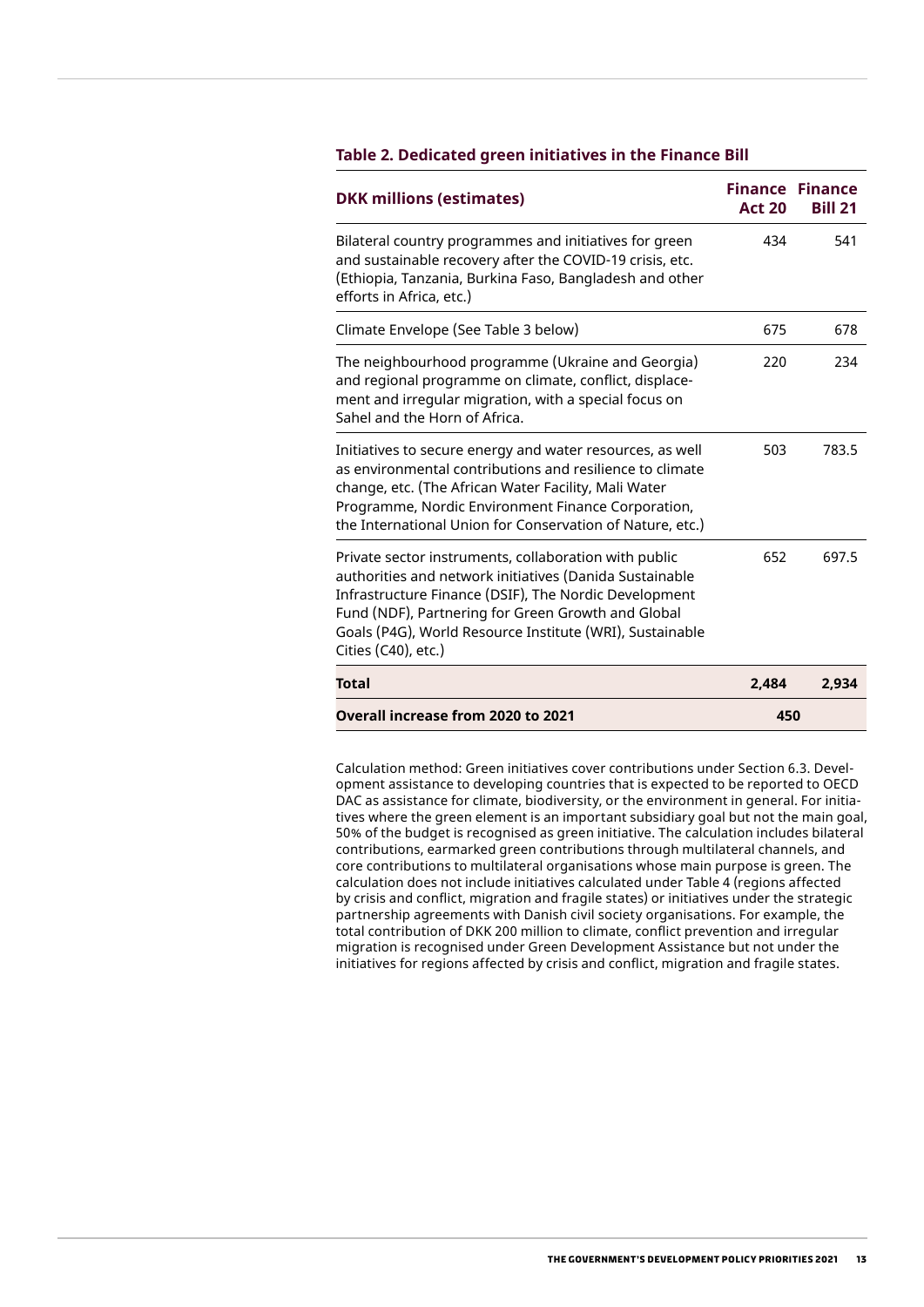#### **Table 3. The Climate Envelope**

| <b>DKK millions</b>                                                                                           | <b>Finance Bill 21</b> |
|---------------------------------------------------------------------------------------------------------------|------------------------|
| Sustainable energy in Africa (SEFA)                                                                           | 100                    |
| Support for the Green Climate Fund                                                                            | 225                    |
| Bilateral cooperation in sustainable energy (China,<br>Ethiopia, South Africa, Vietnam, Mexico and Indonesia) | 197.5                  |
| The International Energy Agency (IEA)                                                                         | 50                     |
| Catalyst for green transition                                                                                 | 15                     |
| Decarbonisation in sectors and supply chains                                                                  | 20                     |
| Biogas facility in Kenya                                                                                      | 50                     |
| Other                                                                                                         | 20                     |
| Total                                                                                                         | 677.5                  |

#### **Table 4. Initiatives for regions affected by crisis and conflict, migration and fragile states**

| <b>DKK millions (estimates)</b>                                                                                                                                                                          | <b>Act 20</b> | <b>Finance Finance</b><br><b>Bill 21</b> |
|----------------------------------------------------------------------------------------------------------------------------------------------------------------------------------------------------------|---------------|------------------------------------------|
| Humanitarian initiatives                                                                                                                                                                                 | 2,700         | 2,700                                    |
| Initiatives in regions of origin and peace and<br>stabilisation initiatives (Syria, Iraq, Jordan, Afghanistan,<br>Horn of Africa, Sahel, Ukraine, Gulf of Guinea, Peace<br>and Stability Response, etc.) | 706           | 715                                      |
| Migration efforts (IOM, repatriation funding,<br>support for just and humane asylum system, EU Trust<br>Fund for Africa, future refugee response, etc.)                                                  | 290           | 490                                      |
| Multilateral contributions targeting efforts against fragil-<br>ity, e.g. in Sahel, Horn of Africa, Middle East, Afghanistan<br>(UNDP, UNICEF, World Bank Trust Fund, etc.)                              | 342           | 260                                      |
| Bilateral initiatives in conflict-affected and fragile states,<br>and refugee-related programmes in large host countries,<br>including reserve (Somalia, Burkina Faso, Mali, Kenya,<br>Palestine, etc.)  | 794           | 1.017                                    |
| Total                                                                                                                                                                                                    | 4,832         | 5,182                                    |
| Overall increase from 2020 to 2021                                                                                                                                                                       | 350           |                                          |

Calculation method: The initiatives are calculated as contributions under Section 6.3. Assistance to developing countries in regions of crisis and conflict, fragile states and refugee-related contributions in host countries based on World Bank definitions. The calculation also includes peace and stabilisation efforts and migration efforts. The calculation does not include initiatives calculated under Table 2 (green development assistance) or initiatives conducted through the Danish civil society organisations.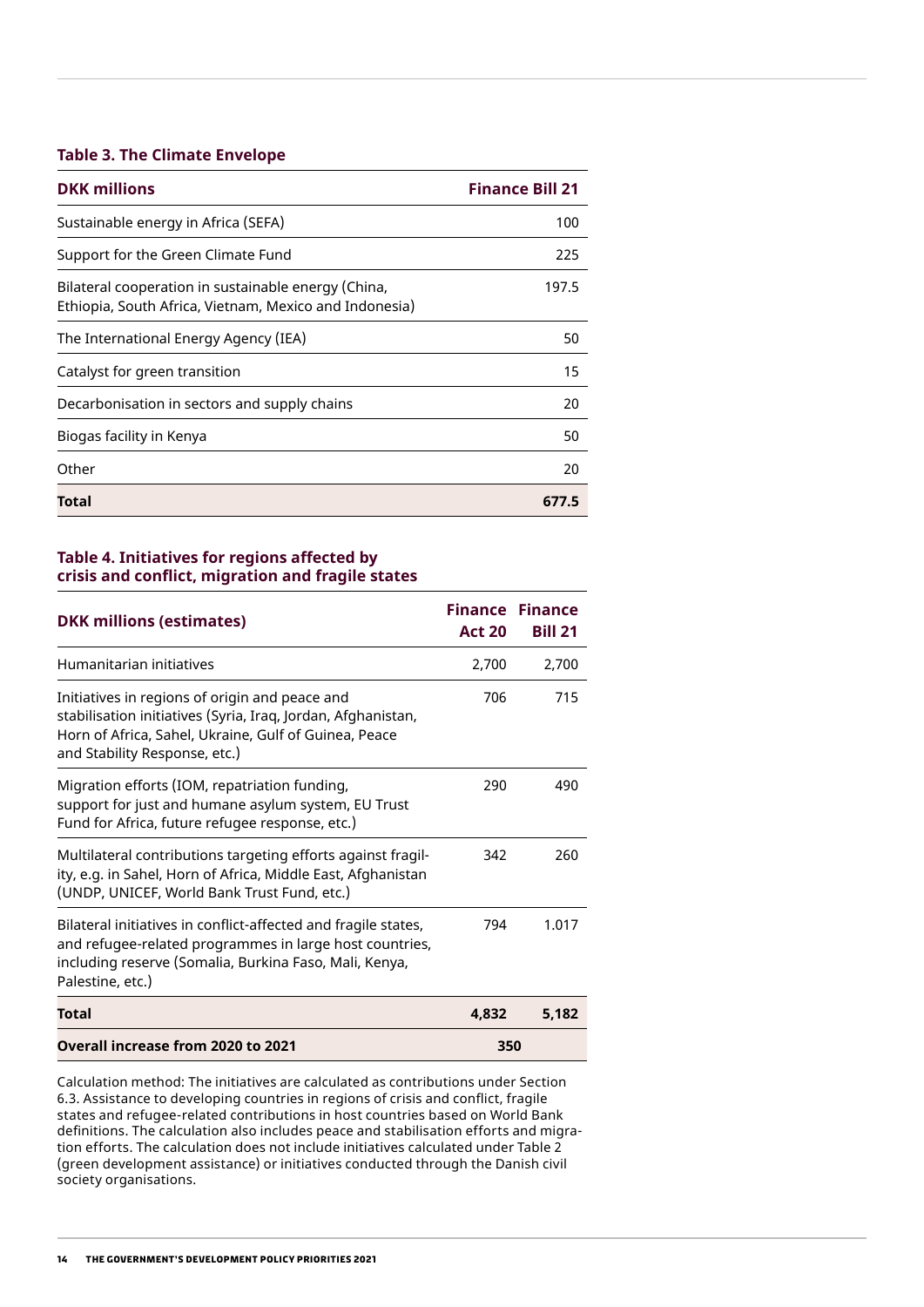#### **Table 5. Development assistance to Africa**

| <b>DKK millions (rounded estimates)</b>                            | <b>Finance</b><br><b>Bill 21</b> |  |  |
|--------------------------------------------------------------------|----------------------------------|--|--|
| Green initiatives in Africa                                        | 2,100                            |  |  |
| Efforts in regions of origin etc. in Africa                        | 2,300                            |  |  |
| Other prioritised initiatives in Africa (core contributions, etc.) | 2,700                            |  |  |
| Total                                                              | 7.100                            |  |  |

Calculation method: The initiatives cover the following contributions under Section 6.3. Assistance to developing countries: Bilateral initiatives and earmarked contributions through multilateral organisations and shares of multilateral core contributions which are estimated to go to Africa. Initiatives through Danish civil society organisations are not included in the calculation.

### **Table 6. Contributions to SRHR through multilateral channels (excl. bilateral contributions\*)**

| <b>DKK millions</b>                                                    | <b>Finance</b><br><b>Bill 21</b> |
|------------------------------------------------------------------------|----------------------------------|
| UN Population Fund (UNFPA)                                             | 350                              |
| Sexual and reproductive health and rights in global civil society      | 200                              |
| Joint United Nations Programme on HIV and AIDS (UNAIDS),<br>and others | 40                               |
| The Global Fund to Fight Aids, Tuberculosis and Malaria                | 125                              |
| UNFPA (under the humanitarian framework)                               | 40                               |
| Total                                                                  | 755                              |
| UN Women (contribution to global equality)                             | 78                               |

\* It should be noted that, in addition to the above, mainstreaming of efforts means SRSR is also part of initiatives across the Danish development assistance including under the country programmes.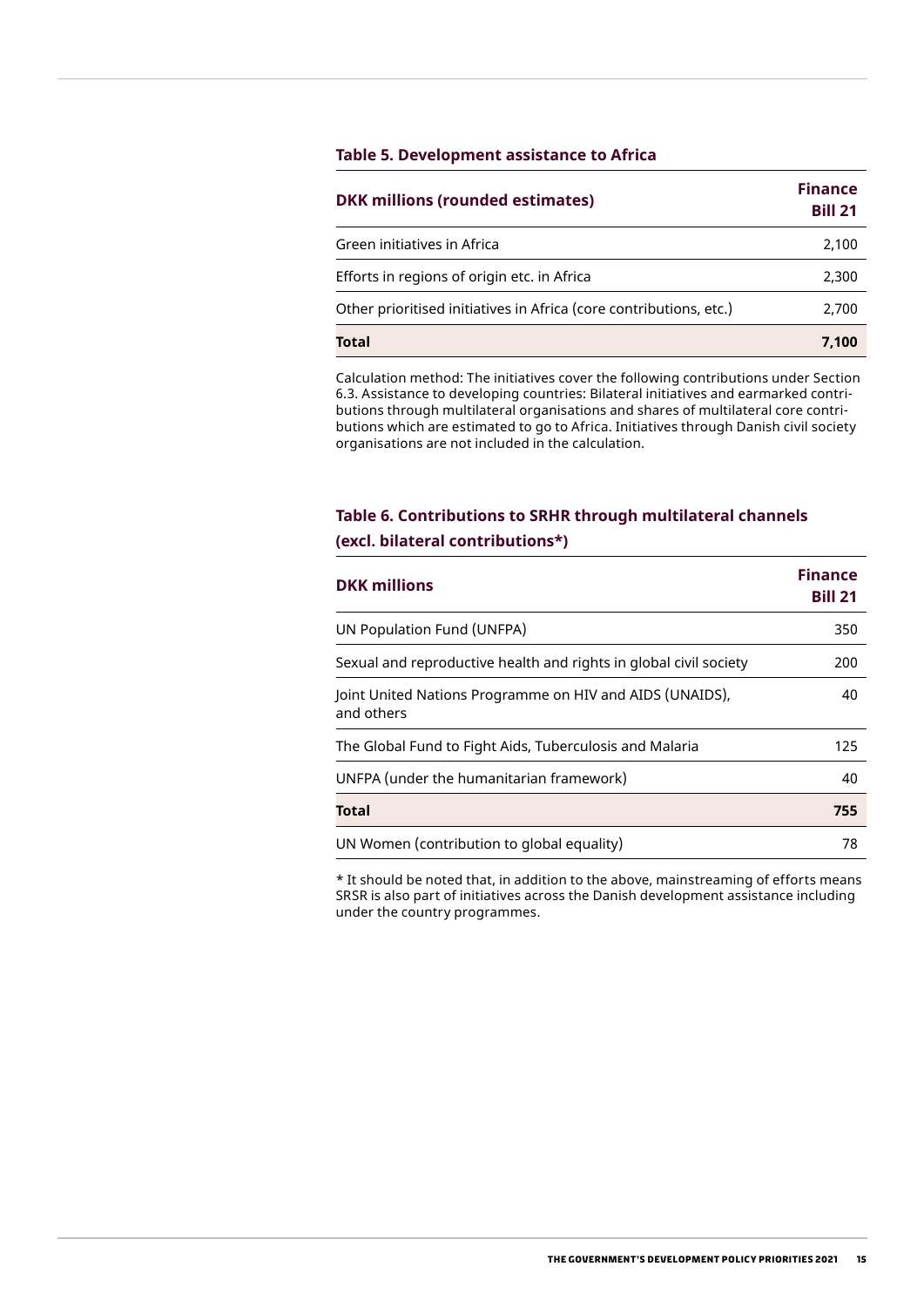## **Table 7. Overview of development assistance in the 2021 Finance Bill**

|                                                                                          | <b>Finance</b><br><b>Act 20</b> | <b>Finance</b><br><b>Bill 21</b> | <b>Finance</b><br><b>Bill BO1</b> | <b>Finance</b><br><b>Bill BO2</b> | <b>Finance</b><br><b>Bill BO3</b> |
|------------------------------------------------------------------------------------------|---------------------------------|----------------------------------|-----------------------------------|-----------------------------------|-----------------------------------|
| 06.31 Reserves                                                                           | 176.0                           | 82.1                             | 74.9                              | 85.6                              | 103.8                             |
| 06.31.79 Reserves and budget adjustments                                                 | 176.0                           | 82.1                             | 74.9                              | 85.6                              | 103.8                             |
| 06.31.79.10 Reserve                                                                      | 176.0                           | 82.1                             | 74.9                              | 85.6                              | 103.8                             |
| 06.32 Bilateral assistance                                                               | 3,850.5                         | 3,826.3                          | 3,169.5                           | 2,998.3                           | 3,582.5                           |
| 06.32.01 Developing countries in Africa                                                  | 1,868.4                         | 1,317.0                          | 1,031.4                           | 1,026.0                           | 1,627.5                           |
| 06.32.01.05 Ethiopia                                                                     | 275.0                           | 117.0                            |                                   |                                   |                                   |
| 06.32.01.06 Niger                                                                        |                                 |                                  | $\overline{a}$                    |                                   |                                   |
| 06.32.01.08 Somalia                                                                      | 150.0                           | 100.0                            | $\overline{\phantom{a}}$          | $\overline{a}$                    |                                   |
| 06.32.01.10 Tanzania                                                                     | 5.0                             | 100.0                            |                                   |                                   |                                   |
| 06.32.01.11 Kenya                                                                        | 850.0                           | $\overline{\phantom{0}}$         | $\overline{a}$                    |                                   |                                   |
| 06.32.01.12 Uganda                                                                       | $\overline{a}$                  | $\overline{\phantom{a}}$         | $\overline{\phantom{a}}$          | $\overline{a}$                    |                                   |
| 06.32.01.15 Ghana                                                                        | 20.0                            |                                  | $\overline{a}$                    |                                   |                                   |
| 06.32.01.17 Burkina Faso                                                                 |                                 | 450.0                            |                                   |                                   |                                   |
| 06.32.01.20 Mali                                                                         | 5.0                             | 5.0                              | $\overline{\phantom{a}}$          | $\overline{a}$                    |                                   |
| 06.32.01.23 Other initiatives in Africa                                                  | 563.4                           | 545.0                            | 1,031.4                           | 1,026.0                           | 1,627.5                           |
| 06.32.02 Developing countries in Asia,<br>the Middle East and Latin America              | 210.0                           | 600.0                            | 350.0                             | 200.0                             | 200.0                             |
| 06.32.02.05 Myanmar                                                                      | 5.0                             | 50.0                             |                                   |                                   |                                   |
| 06.32.02.08 Palestine                                                                    |                                 | 200.0                            |                                   |                                   |                                   |
| 06.32.02.09 Afghanistan                                                                  |                                 | 100.0                            | 100.0                             | 100.0                             | 100.0                             |
| 06.32.02.10 Initiatives in Syria and neighbouring countries                              | 200.0                           | 200.0                            | $\overline{\phantom{a}}$          | $\frac{1}{2}$                     |                                   |
| 06.32.02.11 Bangladesh                                                                   | 5.0                             | 50.0                             |                                   |                                   |                                   |
| 06.32.02.15 Other initiatives in Asia and the Middle East                                |                                 |                                  | 250.0                             | 100.0                             | 100.0                             |
| 06.32.04 Technical assistance                                                            | 267.0                           | 258.8                            | 257.8                             | 257.8                             | 257.8                             |
| 06.32.04.10 Advisory assistance                                                          | 4.0                             | 4.0                              | 3.0                               | 3.0                               | 3.0                               |
| 06.32.04.12 Company advisors                                                             | 40.0                            | 30.0                             | 30.0                              | 30.0                              | 30.0                              |
| 06.32.04.14 IT, property, travel, competence development and<br>communication expenses   | 99.4                            | 100.2                            | 100.2                             | 100.2                             | 100.2                             |
| 06.32.04.15 Advisory units                                                               | 123.6                           | 124.6                            | 124.6                             | 124.6                             | 124.6                             |
| 06.32.07 Loan assistance                                                                 | 26.4                            | 35.5                             | 38.0                              | 40.5                              | 40.5                              |
| 06.32.07.14 Debt relief for developing countries                                         | 26.4                            | 35.5                             | 38.0                              | 40.5                              | 40.5                              |
| 06.32.08 Other assistance                                                                | 828.7                           | 765.0                            | 767.3                             | 749.0                             | 731.7                             |
| 06.32.08.35 OHCHR - Office of the United Nations High Commis-<br>sioner for Human Rights | 60.0                            | 60.0                             | 60.0                              | 60.0                              | 60.0                              |
| 06.32.08.40 DIGNITY - Danish Institute Against Torture                                   | 53.0                            | 53.0                             | 53.0                              | 53.0                              | 53.0                              |
| 06.32.08.60 Stabilisation and conflict prevention                                        | 65.0                            | 65.0                             | 65.0                              | 65.0                              | 65.0                              |
| 06.32.08.70 Democracy and human rights                                                   | 210.7                           | 147.0                            | 149.3                             | 131.0                             | 113.7                             |
| 06.32.08.80 Peace and Stabilisation Fund                                                 | 400.0                           | 400.0                            | 400.0                             | 400.0                             | 400.0                             |
| 06.32.08.85 The Danish Institute for Human Rights                                        | 40.0                            | 40.0                             | 40.0                              | 40.0                              | 40.0                              |
| 06.32.09 Danish-Arab Partnership Programme                                               | 200.0                           | 200.0                            | 200.0                             | 200.0                             | 200.0                             |
| 06.32.09.10 Danish-Arab partnership agreements                                           | 163.0                           | 163.0                            | 155.0                             | 155.0                             | 155.0                             |
| 06.32.09.20 Other initiatives                                                            | 37.0                            | 37.0                             | 45.0                              | 45.0                              | 45.0                              |
| 06.32.10 Migration                                                                       | 290.0                           | 490.0                            | 365.0                             | 365.0                             | 365.0                             |
| 06.32.10.13 Just and humane asylum system, incl. repatriation                            | 190.0                           | 300.0                            | 300.0                             | 300.0                             | 300.0                             |
| 06.32.10.14 International Organization for Migration (IOM)                               | 50.0                            | 50.0                             | 50.0                              | 50.0                              | 50.0                              |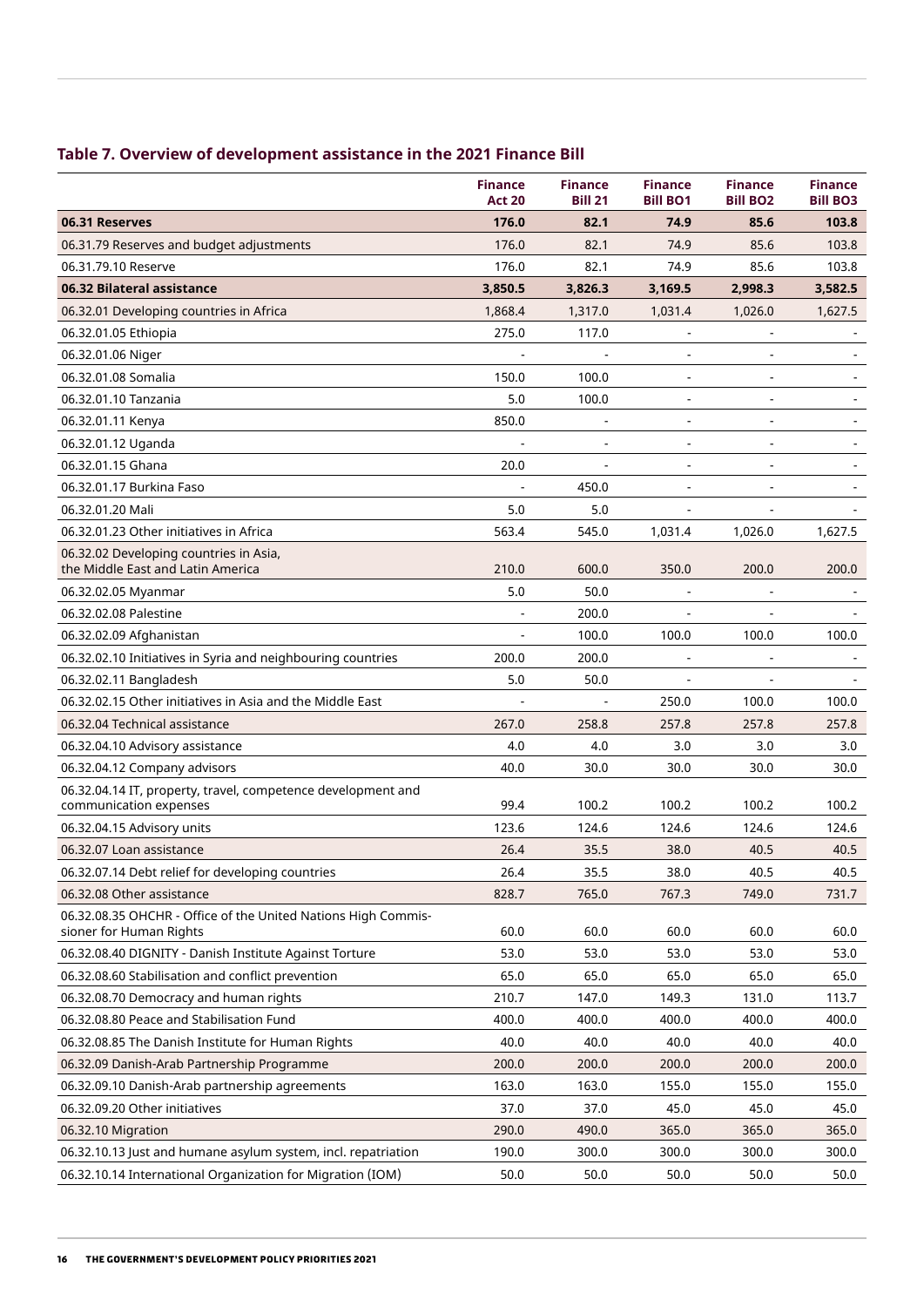| 06.32.10.15 Promotion of pan-European migration efforts                                          | 50.0    | 15.0    | 15.0    | 15.0    | 15.0    |
|--------------------------------------------------------------------------------------------------|---------|---------|---------|---------|---------|
| 06.32.10.16: Future refugee response                                                             |         | 125.0   |         |         |         |
| 06.32.11 Neighbourhood programme                                                                 | 160.0   | 160.0   | 160.0   | 160.0   | 160.0   |
| 06.32.11.10 Program initiatives                                                                  | 140.0   | 140.0   | 140.0   | 140.0   | 140.0   |
| 06.32.11.20 Other initiatives                                                                    | 20.0    | 20.0    | 20.0    | 20.0    | 20.0    |
| 06.33 Assistance through civil society organisations                                             | 935.8   | 935.8   | 935.8   | 935.8   | 935.8   |
| 06.33.01 Assistance through civil society organisations                                          | 935.8   | 935.8   | 935.8   | 935.8   | 935.8   |
| 06.33.01.10 Strategic partnerships                                                               | 664.0   | 664.0   | 664.0   | 664.0   | 664.0   |
| 06.33.01.11 Strategic initiatives                                                                | 10.0    | 10.0    | 10.0    | 10.0    | 10.0    |
| 06.33.01.12 Earmarked funds and networks                                                         | 261.8   | 261.8   | 261.8   | 261.8   | 261.8   |
| 06.34 Natural resources, energy and climate change                                               | 1,445.0 | 1,645.0 | 1,645.0 | 1,645.0 | 1,645.0 |
| 06.34.01 Natural resources, energy and climate change<br>in developing countries                 | 1,445.0 | 1,645.0 | 1,645.0 | 1,645.0 | 1,645.0 |
| 06.34.01.10 Climate, conflict, displacement and<br>irregular migration in Africa                 | 200.0   | 200.0   | 200.0   | 200.0   | 200.0   |
| 06.34.01.35 C40 Cities Climate Leadership Group                                                  | 67.0    |         |         |         |         |
| 06.34.01.40 Energy and water resources, etc.                                                     | 175.0   | 709.5   | 709.5   | 709.5   | 709.5   |
| 06.34.01.70 Climate Envelope                                                                     | 675.0   | 677.5   | 677.5   | 677.5   | 677.5   |
| 06.34.01.75 Environmental contributions and climate resilience                                   | 328.0   | 58.0    | 58.0    | 58.0    | 58.0    |
| 06.35 Information activities                                                                     | 55.0    | 88.5    | 52.0    | 52.0    | 52.0    |
| 06.35.01 Information activities in Denmark, etc.                                                 | 55.0    | 88.5    | 52.0    | 52.0    | 52.0    |
| 06.35.01.13 Information activities                                                               | 28.0    | 64.5    | 28.0    | 28.0    | 28.0    |
| 06.35.01.17 Seminars, courses, conferences, etc.                                                 | 12.0    | 9.0     | 9.0     | 9.0     | 9.0     |
|                                                                                                  |         |         |         |         |         |
| 06.35.01.18 Assessment                                                                           | 15.0    | 15.0    | 15.0    | 15.0    | 15.0    |
| 06.36 Multilateral assistance through the UN, etc.                                               | 1,908.0 | 1,801.7 | 1,932.0 | 1,994.2 | 1,994.5 |
| 06.36.01 United Nations Development Program (UNDP)                                               | 502.0   | 502.0   | 502.0   | 502.0   | 502.0   |
| 06.36.01.10 United Nations Development Program (UNDP)                                            | 327.0   | 327.0   | 327.0   | 327.0   | 327.0   |
| 06.36.01.14 UN City                                                                              | 175.0   | 175.0   | 175.0   | 175.0   | 175.0   |
| 06.36.02 United Nations Children's Fund (UNICEF)                                                 | 125.0   | 125.0   | 125.0   | 125.0   | 125.0   |
| 06.36.02.10 General contribution to UNICEF                                                       | 125.0   | 125.0   | 125.0   | 125.0   | 125.0   |
| 06.36.03 Population, Health and Gender Equality                                                  | 828.0   | 863.0   | 888.0   | 888.0   | 888.0   |
| 06.36.03.10 United Nations Population Fund (UNFPA)                                               | 350.0   | 350.0   | 350.0   | 350.0   | 350.0   |
| 06.36.03.11 Sexual and reproductive health<br>and rights of global civil society                 | 225.0   | 200.0   | 200.0   | 225.0   | 225.0   |
| 06.36.03.12 World Health Organization's (WHO)<br>development activities                          | 35.0    | 70.0    | 70.0    | 70.0    | 70.0    |
| 06.36.03.13 United Nations Entity for Gender Equality<br>and the Empowerment of Women (UN Women) | 78.0    | 78.0    | 78.0    | 78.0    | 78.0    |
| 06.36.03.14 Joint United Nations Programme on<br>HIV and AIDS (UNAIDS), and others               | 40.0    | 40.0    | 40.0    | 40.0    | 40.0    |
| 06.36.03.16 The Global Fund to Fight Aids, Tuberculosis and Malaria                              | 100.0   | 125.0   | 125.0   | 100.0   | 100.0   |
| 06.36.03.17 Gavi, the Vaccine Alliance                                                           |         |         | 25.0    | 25.0    | 25.0    |
| 06.36.04 Multilateral education initiatives                                                      | 300.0   | 200.0   | 300.0   | 362.5   | 362.5   |
| 06.36.04.10 Global Partnership for Education                                                     | 300.0   | 200.0   | 300.0   | 300.0   | 300.0   |
| 06.36.04.11 Education Cannot Wait                                                                |         |         |         | 62.5    | 62.5    |
| 06.36.06 Other UN development programs<br>and various multilateral contributions                 | 153.0   | 111.7   | 117.0   | 116.7   | 117.0   |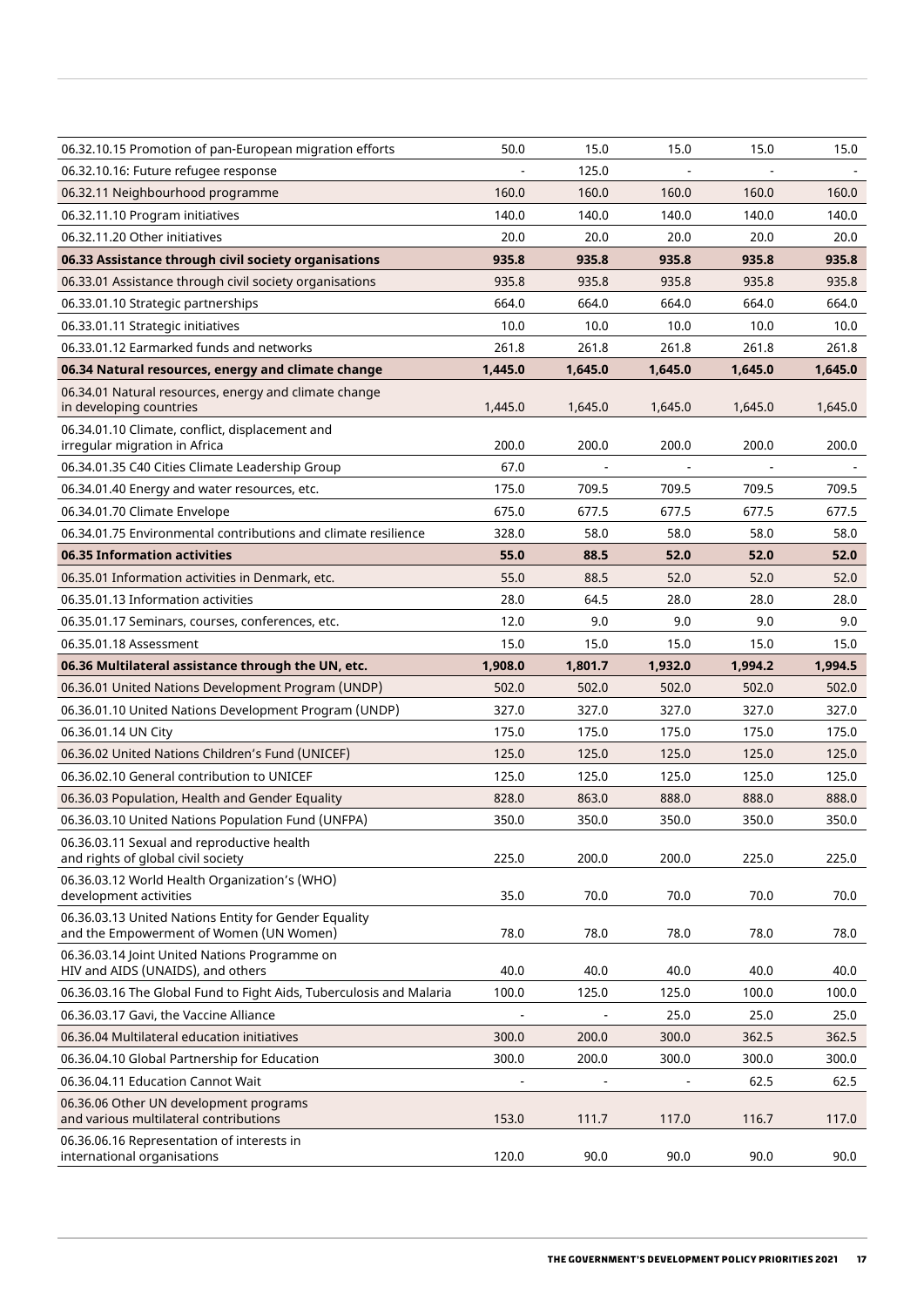| 06.36.06.23 OECD-DAC development-related contribution                                                 |                                 | 6.7                             | 9.0                             | 6.7     | 9.0     |
|-------------------------------------------------------------------------------------------------------|---------------------------------|---------------------------------|---------------------------------|---------|---------|
| 06.36.06.24 Various multilateral contributions                                                        | 33.0                            | 15.0                            | 18.0                            | 20.0    | 18.0    |
| 06.37 Development banks, funds and the EU                                                             | 2,058.9                         | 1,582.4                         | 1,750.3                         | 1,828.4 | 1,380.8 |
| 06.37.01 World Bank Group                                                                             | 968.8                           | 546.8                           | 834.8                           | 861.8   | 730.8   |
| 06.37.01.10 The International Bank for<br>Reconstruction and Development (IBRD)                       | 70.0                            | 32.0                            | 70.0                            | 91.0    |         |
| 06.37.01.11 The International Development Association (IDA)                                           | 780.0                           | 516.0                           | 716.0                           | 772.0   | 732.0   |
| 06.37.01.15 Special Action Account                                                                    | 1.2<br>$\overline{\phantom{a}}$ | 1.2<br>$\overline{\phantom{a}}$ | 1.2<br>$\overline{\phantom{a}}$ | 1.2     | 1.2     |
| 06.37.01.19 World Bank initiatives for fragility,<br>conflict and displacement                        | 120.0                           |                                 | 50.0                            |         |         |
| 06.37.02 Regional development banks                                                                   | 85.0                            | 67.0                            | 67.0                            | 67.0    | 67.0    |
| 06.37.02.10 The African Development Bank (AfDB)                                                       | 85.0                            | 67.0                            | 67.0                            | 67.0    | 67.0    |
| 06.37.03 Regional development funds,<br>debt relief initiatives and other funds                       | 322.1                           | 386.6                           | 405.5                           | 589.6   | 435.0   |
| 06.37.03.10 The African Development Fund (AfDF)                                                       | 175.0                           | 175.0                           | 175.0                           | 350.0   | 175.0   |
| 06.37.03.13 The Nordic Development Fund (NDF)                                                         |                                 | 40.0                            | 40.0                            | 40.0    | 40.0    |
| 06.37.03.14 Multilateral debt relief initiatives                                                      | 147.1                           | 171.6                           | 190.5                           | 199.6   | 220.0   |
| 06.37.04 Assistance through the European Union (EU)                                                   | 683.0                           | 582.0                           | 443.0                           | 310.0   | 148.0   |
| 06.37.04.10 European Development Fund                                                                 | 683.0                           | 582.0                           | 443.0                           | 310.0   | 148.0   |
| 06.38 Partnerships for sustainable growth                                                             | 1,404.0                         | 1,138.0                         | 1,265.0                         | 1,210.0 | 1,076.0 |
| 06.38.01 Mobilisation of financing for investments                                                    | 500.0                           | 468.0                           | 602.0                           | 602.0   | 462.0   |
| 06.38.01.11 Investment Fund for Developing Countries (IFU)                                            |                                 |                                 | 100.0                           | 100.0   |         |
| 06.38.01.12 The International Finance Corporation (IFC)                                               | 100.0                           |                                 | 102.0                           | 102.0   | 62.0    |
| 06.38.01.13 Danida Sustainable Infrastructure Finance                                                 | 400.0                           | 418.0                           | 400.0                           | 400.0   | 400.0   |
| 06.38.01.14 Project development facility Danida Business Finance                                      |                                 | 50.0                            |                                 |         |         |
| 06.38.02 Framework conditions, knowledge and<br>business opportunities                                | 904.0                           | 670.0                           | 663.0                           | 608.0   | 614.0   |
| 06.38.02.12 Partnerships for green transition and<br>sustainable growth                               | 255.0                           | 84.0                            | 75.0                            | 20.0    | 26.0    |
| 06.38.02.13 Sector advisors                                                                           | 74.0                            | 86.0                            | 88.0                            | 88.0    | 88.0    |
| 06.38.02.14 Strategic sector cooperation                                                              | 110.0                           | 125.0                           | 125.0                           | 125.0   | 125.0   |
| 06.38.02.15 International Labour Organization (ILO)                                                   | 35.0                            | 20.0                            | 20.0                            | 20.0    | 20.0    |
| 06.38.02.16 Support for activities in trade and development                                           | 50.0                            | $\overline{\phantom{a}}$        | $\overline{a}$                  |         |         |
| 06.38.02.18 Strategic initiatives in growth economies                                                 | 20.0                            | 10.0                            | 10.0                            | 10.0    | 10.0    |
| 06.38.02.19 Research collaboration                                                                    | 220.0                           | 220.0                           | 220.0                           | 220.0   | 220.0   |
| 06.38.02.20 Fellowship funding                                                                        | 75.0                            | 60.0                            | 60.0                            | 60.0    | 60.0    |
| 06.38.02.21 Labour markets and framework conditions                                                   | 65.0                            | 65.0                            | 65.0                            | 65.0    | 65.0    |
| 06.39 Humanitarian assistance                                                                         | 2,700.0                         | 2,700.0                         | 2,700.0                         | 2,700.0 | 2,700.0 |
| 06.39.01 General contributions to international<br>humanitarian organisations                         | 875.0                           | 875.0                           | 875.0                           | 875.0   | 875.0   |
| 06.39.01.10 United Nations High Commissioner<br>for Refugees (UNHCR)                                  | 235.0                           | 235.0                           | 235.0                           | 235.0   | 235.0   |
| 06.39.01.11 United Nations Relief and Works Agency<br>for Palestine Refugees in the Near East (UNRWA) | 105.0                           | 105.0                           | 105.0                           | 105.0   | 105.0   |
| 06.39.01.12 United Nations Office for the Coordination<br>of Humanitarian Affairs (OCHA)              | 70.0                            | 70.0                            | 70.0                            | 70.0    | 70.0    |
| 06.39.01.13 United Nations World Food Programme (WFP)                                                 | 210.0                           | 210.0                           | 210.0                           | 210.0   | 210.0   |
| 06.39.01.14 The International Committee of the Red Cross (ICRC)                                       | 70.0                            | 70.0                            | 70.0                            | 70.0    | 70.0    |
| 06.39.01.16 United Nations Central Emergency<br>Response Fund (CERF)                                  | 170.0                           | 170.0                           | 170.0                           | 170.0   | 170.0   |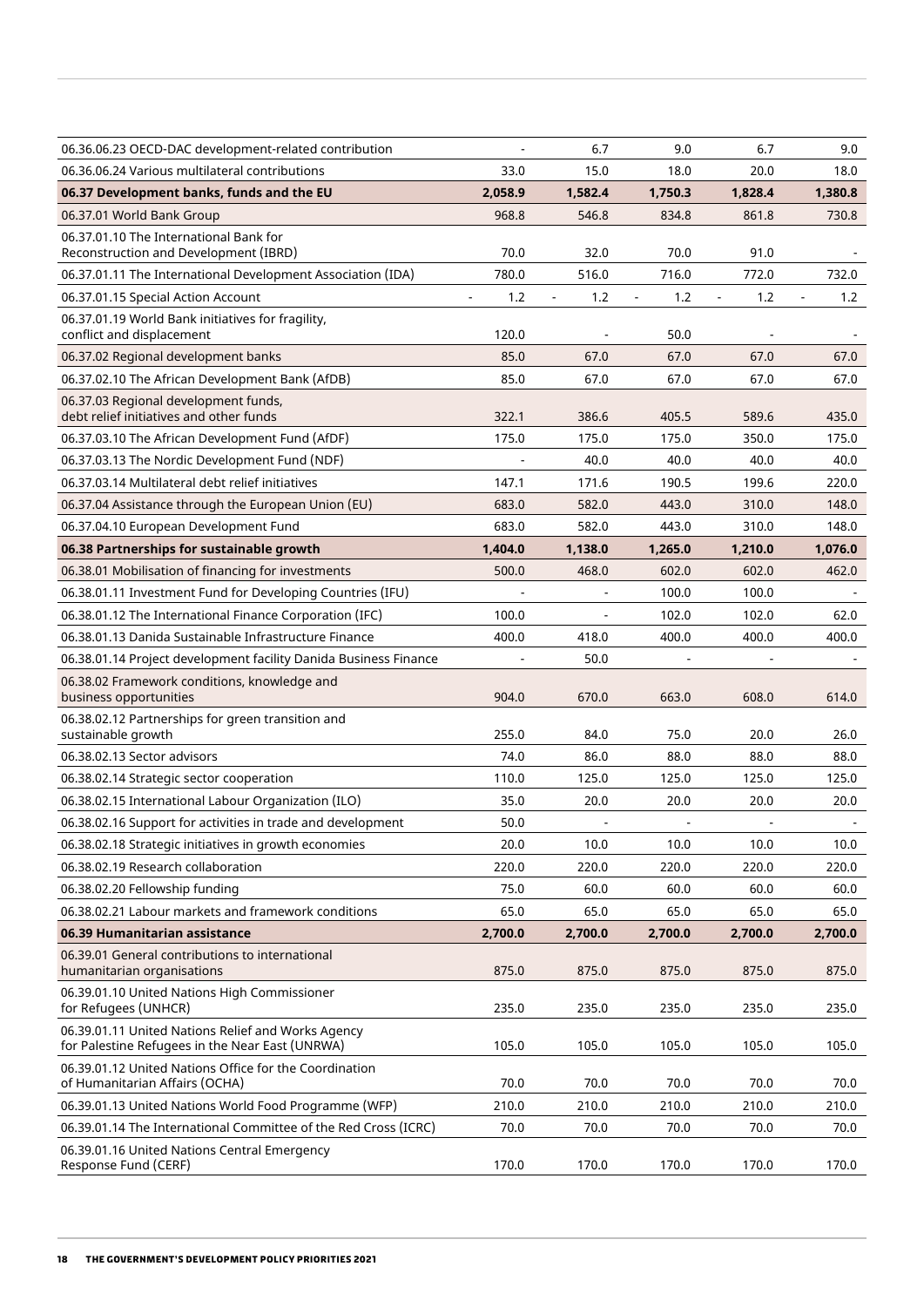| 06.39.01.17 United Nations Mine Action Service (UNMAS)                            | 15.0     | 15.0     | 15.0     | 15.0     | 15.0     |
|-----------------------------------------------------------------------------------|----------|----------|----------|----------|----------|
| 06.39.03 Humanitarian contributions to partners<br>in acute and protracted crises | 1,825.0  | 1,825.0  | 1,825.0  | 1,825.0  | 1,825.0  |
| 06.39.03.10 Strategic partnerships and emergency aid funding                      | 919.0    | 919.0    | 919.0    | 919.0    | 919.0    |
| 06.39.03.11 Other contributions to acute and protracted crises                    | 906.0    | 906.0    | 906.0    | 906.0    | 906.0    |
| <b>Section 6.3 Total</b>                                                          | 14,533.2 | 13.799.8 | 13.524.5 | 13,449.3 | 13,470.4 |